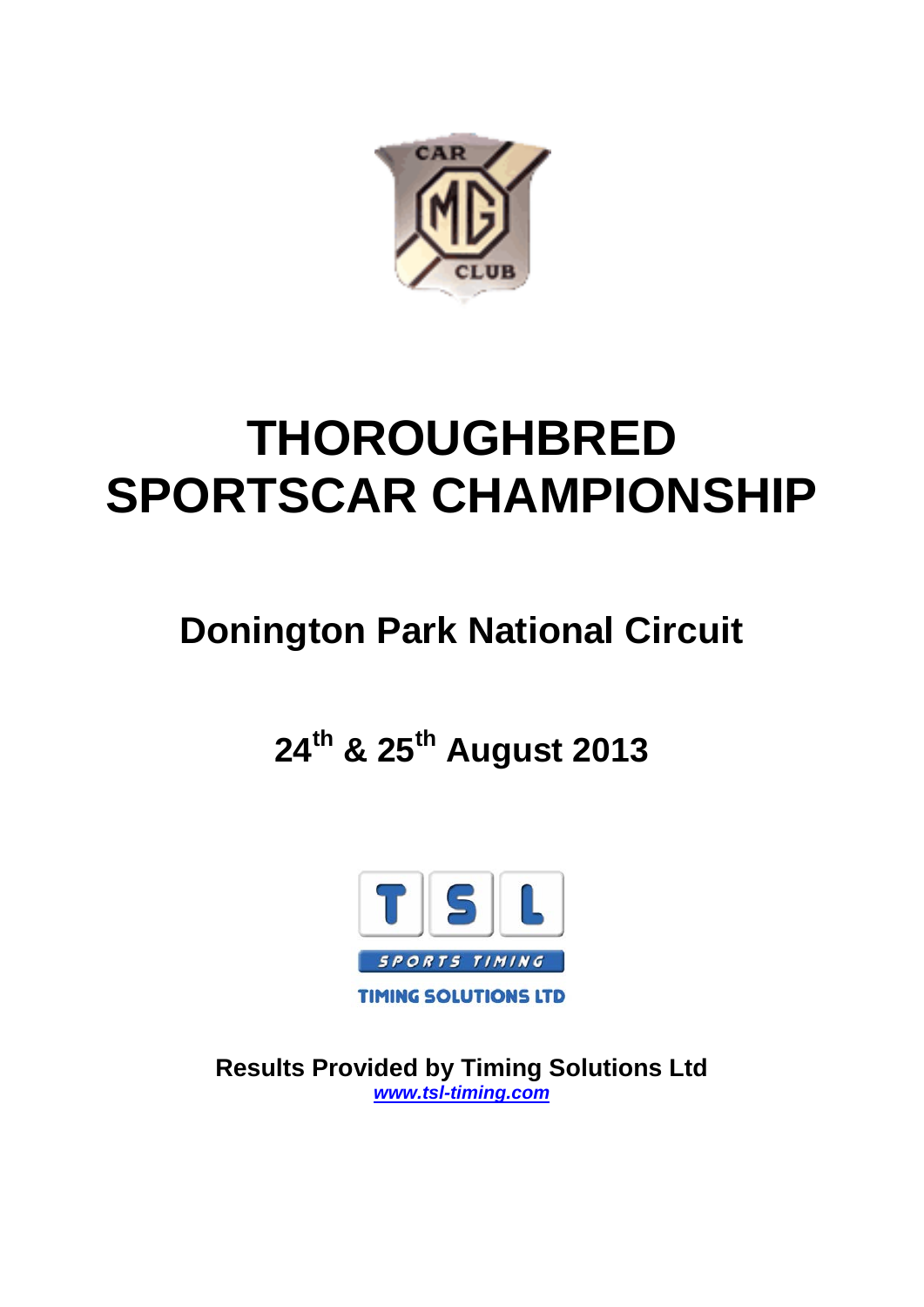### **MGCC Thoroughbred Sportscar Championship QUALIFYING - RACE 3 - CLASSIFICATION**

| POS          | <b>NO</b> | <b>CL</b>     | PIC NAME                      | <b>ENTRY</b>                  | <b>TIME</b> | ON.            | <b>LAPS</b>    | GAP    | <b>DIFF</b> | <b>MPH</b> |
|--------------|-----------|---------------|-------------------------------|-------------------------------|-------------|----------------|----------------|--------|-------------|------------|
| $\mathbf{1}$ | 83        | D             | <sup>1</sup> Robert SPENCER   | MG BGT V8 3900                | 1:30.504    | 9              | 9              |        |             | 78.72      |
| 2            | 86        | D.            | <sup>2</sup> Neil FOWLER      | MG BGT V8 3900                | 1:31.598    | 9              | 9              | 1.094  | 1.094       | 77.78      |
| 3            | 46        | B             | <sup>1</sup> Simon CRIPPS     | MG B 1950                     | 1:35.204    | 9              | 9              | 4.700  | 3.606       | 74.83      |
| 4            | 179       | $\mathsf{C}$  | <sup>1</sup> Phillipe VERMAST | Triumph TR4                   | 1:36.470    | 8              | 8              | 5.966  | 1.266       | 73.85      |
| 5            | 174       | $\mathsf{C}$  | <sup>2</sup> Christian MARX   | Triumph TR4 2238              | 1:36.743    | $\overline{7}$ | 8              | 6.239  | 0.273       | 73.64      |
| 6            | 93        | D             | <sup>3</sup> Russell McCARTHY | MG B V8 3900                  | 1:37.138    | $\overline{7}$ | 8              | 6.634  | 0.395       | 73.34      |
| 7            | 77        | $\mathsf{D}$  | 4 Barry HOLMES                | MG BGT V8 3528                | 1:37.515    | 9              | 9              | 7.011  | 0.377       | 73.06      |
| 8            | 41        | B             | <sup>2</sup> Babak FARSIAN    | MG B 1950                     | 1:37.850    | 8              | 8              | 7.346  | 0.335       | 72.81      |
| 9            | 33        | B             | 3 Max CAWTHORN                | MG B 1950                     | 1:38.232    | 8              | 8              | 7.728  | 0.382       | 72.52      |
| 10           | 96        | D             | 5 John ELLISON                | Triumph TR6 2600              | 1:38.778    | 9              | 9              | 8.274  | 0.546       | 72.12      |
| 11           | 132       | $\mathsf{C}$  | 3 Mario NEUMANN               | Triumph TR250 2600            | 1:39.809    | 8              | 8              | 9.305  | 1.031       | 71.38      |
| 12           | 91        | D             | 6 Ian PRIOR                   | MG BGT V8 3900                | 1:40.063    | 6              | 8              | 9.559  | 0.254       | 71.20      |
| 13           | 62        | $\mathsf{C}$  | 4 Christopher EDWARDS         | Triumph TR6                   | 1:40.570    | 8              | 8              | 10.066 | 0.507       | 70.84      |
| 14           | 26        | B             | 4 Peter BARNARD               | Elva Courier Mk. 1 1840       | 1:40.593    | 8              | 8              | 10.089 | 0.023       | 70.82      |
| 15           | 87        | D             | 7 Joe PARRINGTON              | MG BGT V8 3900                | 1:40.638    | $\overline{7}$ | 8              | 10.134 | 0.045       | 70.79      |
| 16           | 79        | D             | 8 Jonathan UPCHURCH           | <b>MG BGTV8 3900</b>          | 1:42.306    | $\overline{7}$ | 8              | 11.802 | 1.668       | 69.64      |
| 17           | 98        | D             | 9 Lawrence WOOD               | MG GT V8 Costello 3900        | 1:42.314    | 4              | $\overline{4}$ | 11.810 | 0.008       | 69.63      |
| 18           | 172       | $\mathcal{C}$ | 5 Robert HAMILTON             | Triumph TR4 2188              | 1:42.755    | 8              | 8              | 12.251 | 0.441       | 69.33      |
| 19           | 61        | $\mathsf{C}$  | 6 Tim FALCE                   | Jaguar D-Type Recreation 4235 | 1:43.278    | 8              | 8              | 12.774 | 0.523       | 68.98      |
| 20           | 49        | B             | 5 Mark SCOTT                  | MG B 1950                     | 1:43.392    | 8              | 8              | 12.888 | 0.114       | 68.90      |
| 21           | 81        | D             | 10 Ken DEAMER                 | MG BGT V8 3900                | 1:43.453    | $\overline{4}$ | 8              | 12.949 | 0.061       | 68.86      |
| 22           | 38        | B             | 6 Neil CAWTHORN               | MG A 1950                     | 1:43.569    | 8              | 8              | 13.065 | 0.116       | 68.79      |
| 23           | 22        | B             | 7 Terry BURROWS               | MG B Roadster 1950            | 1:44.711    | 8              | 8              | 14.207 | 1.142       | 68.04      |
| 24           | 57        | $\mathsf{C}$  | 7 Alan CHARLTON               | Triumph TR6 2599              | 1:44.725    | 8              | 8              | 14.221 | 0.014       | 68.03      |
| 25           | 65        | $\mathsf C$   | 8 Tyrone WHITE                | MG B V8 3500                  | 1:44.773    | 8              | 8              | 14.269 | 0.048       | 68.00      |
| 26           | 84        | D             | <sup>11</sup> Ollie NEAVES    | MG BGT V8 3900                | 1:44.865    | $\overline{7}$ | $\overline{7}$ | 14.361 | 0.092       | 67.94      |
| 27           | 24        | B             | 8 Robert LINES                | MG A 1900                     | 1:45.578    | 6              | 8              | 15.074 | 0.713       | 67.48      |
| 28           | 78        | D             | 12 David MCDONALD             | Triumph TR6 2600              | 1:46.013    | 8              | 8              | 15.509 | 0.435       | 67.20      |
| 29           | 32        | B             | 9 Alan KYSON                  | MG A Roadster 1900            | 1:46.042    | 8              | 8              | 15.538 | 0.029       | 67.18      |
| 30           | 30        | B             | 10 Ben TOVEY                  | MG B Roadster 1950            | 1:46.565    | 8              | 8              | 16.061 | 0.523       | 66.85      |
| 31           | 44        | B             | 11 Paul KHOURI                | <b>MG B GTV8 3500</b>         | 1:46.820    | 5              | 8              | 16.316 | 0.255       | 66.69      |
| 32           | 36        | B             | <sup>12</sup> Colin JONES     | MG A 1900                     | 1:46.949    | $\overline{4}$ | 8              | 16.445 | 0.129       | 66.61      |
| 33           | 69        | A             | <b>Rene GRUETER</b><br>1      | MG B 1798                     | 1:47.356    | 4              | 8              | 16.852 | 0.407       | 66.36      |
| 34           | 74        | $\mathsf{C}$  | 9 Phillip LAMBE               | Triumph TR6 2600              | 1:47.647    | 4              | 8              | 17.143 | 0.291       | 66.18      |
| 35           | 11        | A             | 2 Martyn CLEWS                | MG Midget 1293                | 1:48.673    | 8              | 8              | 18.169 | 1.026       | 65.56      |
| 36           | 133       | $\mathcal{C}$ | 10 Hans-Jorg HUBNER           | Jaguar E-Type 3800            | 1:48.694    | 8              | 8              | 18.190 | 0.021       | 65.54      |
| 37           | 4         | A             | 3 Peter HISCOCKS              | MG A 1840                     | 1:50.030    | $\overline{7}$ | $\overline{7}$ | 19.526 | 1.336       | 64.75      |
| 38           | 48        | B             | 13 Bruce ATKINSON             | Alfa Romeo GT Junior 1962     | 1:54.937    | $\overline{2}$ | $\overline{7}$ | 24.433 | 4.907       | 61.98      |
|              |           |               |                               |                               |             |                |                |        |             |            |

**Cars 4, 78 and 86 - Please fit a working transponder Car 41 - Transponder stopped working - please check fitting**

#### **Weather / Track : Cloudy / Dry** These results are provisional until the conclusion of any judicial and technical matters. Start: 10:17 Flag 10:31 End: 10:35 Circuit Length = 1.9790 miles Donington Park National Clerk Of Course : Timekeeper :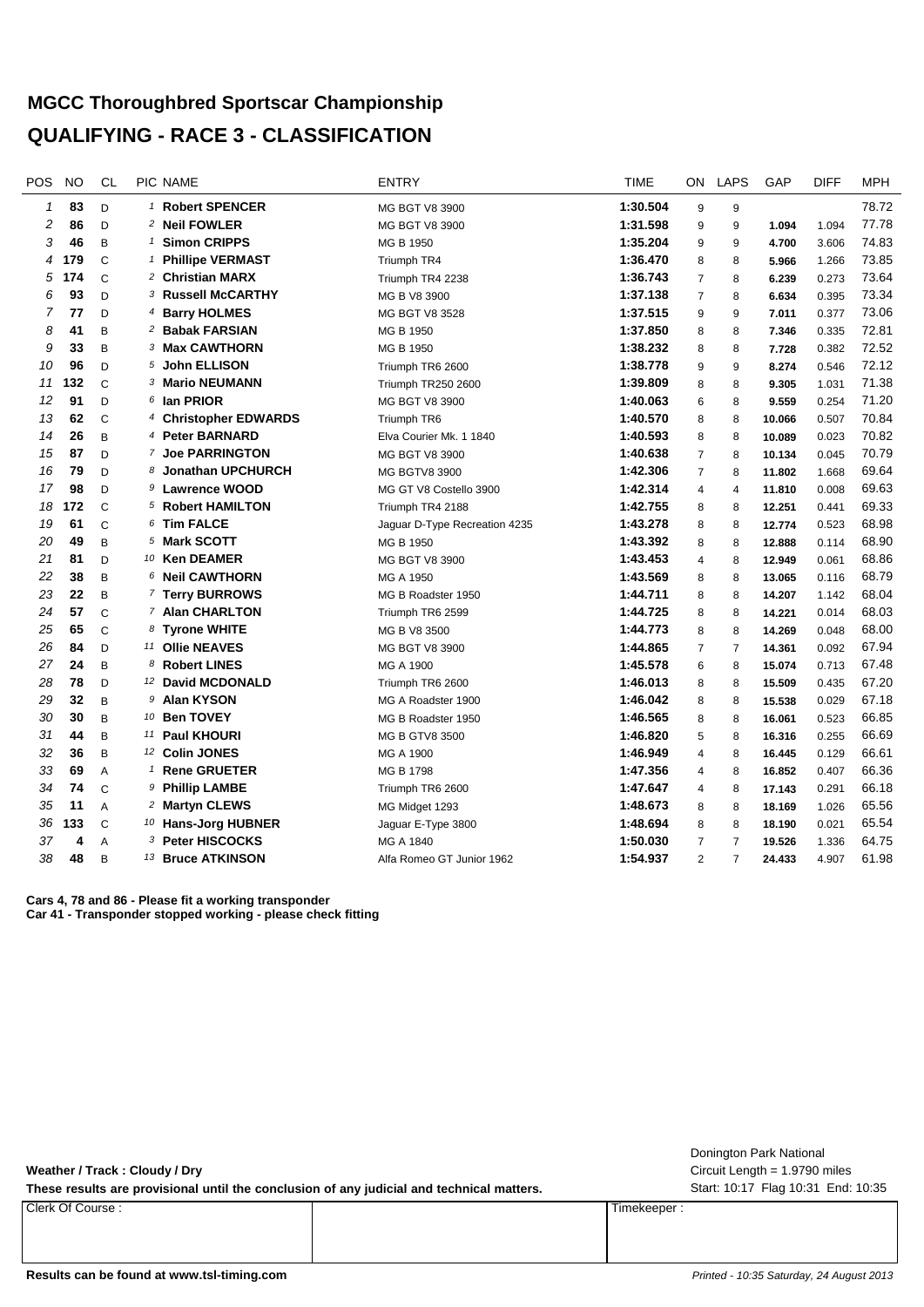DIFF = Difference To Personal Best Lap

| P1             | <b>Robert SPENCER</b><br>83   |                         |                |                              |
|----------------|-------------------------------|-------------------------|----------------|------------------------------|
| LAP            | <b>LAP TIME</b>               | <b>DIFF</b>             | MPH            | TIME OF DAY                  |
| $1 -$          | 1:54.830                      | 24.326                  | 62.04          | 10:19:32.927                 |
| 2 -            | 1:45.000                      | 14.496                  | 67.85          | 10:21:17.927                 |
| 3 -            | 1:42.303                      | 11.799                  | 69.64          | 10:23:00.230                 |
| 4 -            | 1:37.956                      | 7.452                   | 72.73          | 10:24:38.186                 |
| $5 -$          | 1:38.141                      | 7.637                   | 72.59          | 10:26:16.327                 |
| 6 -<br>$7 -$   | $1:36.404$ (3)                | 5.900                   | 73.90          | 10:27:52.731                 |
| 8 -            | 1:37.633                      | 7.129                   | 72.97          | 10:29:30.364<br>10:31:03.443 |
| 9 -            | $1:33.079$ (2)<br>1:30.504(1) | 2.575                   | 76.54<br>78.72 | 10:32:33.947                 |
| P <sub>2</sub> | <b>Neil FOWLER</b><br>86      |                         |                |                              |
| LAP            | <b>LAP TIME</b>               | <b>DIFF</b>             | <b>MPH</b>     | TIME OF DAY                  |
|                |                               |                         |                |                              |
| $1 -$          | 1:59.968                      | 28.370                  | 59.38          | 10:19:37.341                 |
| 2 -<br>3 -     | 1:44.177                      | 12.579<br>11.662        | 68.38          | 10:21:21.518<br>10:23:04.778 |
| $4 -$          | 1:43.260<br>1:50.201          | 18.603                  | 68.99<br>64.65 | 10:24:54.979                 |
| 5 -            | 1:39.986                      | 8.388                   | 71.25          | 10:26:34.965                 |
| 6 -            | 1:36.525                      | 4.927                   | 73.81          | 10:28:11.490                 |
| $7 -$          | 1:35.431<br>(3)               | 3.833                   | 74.65          | 10:29:46.921                 |
| $8 -$          | 1:33.821<br>(2)               | 2.223                   | 75.93          | 10:31:20.742                 |
| 9 -            | 1:31.598(1)                   |                         | 77.78          | 10:32:52.340                 |
| P <sub>3</sub> | <b>Simon CRIPPS</b><br>46     |                         |                |                              |
| LAP            | <b>LAP TIME</b>               | <b>DIFF</b>             | <b>MPH</b>     | TIME OF DAY                  |
| $1 -$          | 1:57.472                      | 22.268                  | 60.64          | 10:19:31.973                 |
| 2 -            | 1:46.133                      | 10.929                  | 67.12          | 10:21:18.106                 |
| 3 -            | 1:48.153                      | 12.949                  | 65.87          | 10:23:06.259                 |
| $4 -$          | 1:47.519                      | 12.315                  | 66.26          | 10:24:53.778                 |
| $5 -$          | 1:39.664                      | 4.460                   | 71.48          | 10:26:33.442                 |
| 6 -            | 1:36.984<br>(2)               | 1.780                   | 73.46          | 10:28:10.426                 |
| $7 -$          | 1:38.655<br>(3)               | 3.451                   | 72.21          | 10:29:49.081                 |
| 8 -<br>9 -     | 1:43.047<br>1:35.204(1)       | 7.843                   | 69.13<br>74.83 | 10:31:32.128<br>10:33:07.332 |
|                |                               |                         |                |                              |
| <b>P4</b>      | 179                           | <b>Phillipe VERMAST</b> |                |                              |
| LAP            | <b>LAP TIME</b>               | <b>DIFF</b>             | <b>MPH</b>     | TIME OF DAY                  |
| 1 -            | 2:17.171                      | 40.701                  | 51.93          | 10:20:26.186                 |
| 2 -            | 1:48.938                      | 12.468                  | 65.40          | 10:22:15.124                 |
| 3 -            | 1:45.480                      | 9.010                   | 67.54          | 10:24:00.604                 |
| 4 -            | 1:41.699                      | 5.229                   | 70.05          | 10:25:42.303                 |
| 5 -            | 1:40.246                      | 3.776                   | 71.07          | 10:27:22.549                 |
| 6 -            | $1:39.692$ (3)                | 3.222                   | 71.46          | 10:29:02.241                 |
| 7 -<br>8 -     | $1:37.318$ (2)<br>1:36.470(1) | 0.848                   | 73.20<br>73.85 | 10:30:39.559<br>10:32:16.029 |
| P5             | <b>Christian MARX</b><br>174  |                         |                |                              |
| LAP            | <b>LAP TIME</b>               | DIFF                    | MPH            | TIME OF DAY                  |
| 1 -            | 2:17.523                      | 40.780                  | 51.80          | 10:20:25.713                 |
| $2 -$          | 1:47.698                      | 10.955                  | 66.15          | 10:22:13.411                 |
| 3 -            | 2:04.257                      | 27.514                  | 57.33          | 10:24:17.668                 |
| 4 -            | 1:48.858<br>P                 | 12.115                  | 65.44          | 10:26:06.526                 |
| 5 -            | 2:16.423                      | 39.680                  | 52.22          | 10:28:22.949                 |
| 6 -            | 1:38.031<br>(2)               | 1.288                   | 72.67          | 10:30:00.980                 |
| 7 -            | 1:36.743(1)                   |                         | 73.64          | 10:31:37.723                 |
| 8 -            | $1:38.872$ (3)                | 2.129                   | 72.05          | 10:33:16.595                 |
|                |                               |                         |                |                              |

| DIFF = Difference To Personal Best Lap |  |  |
|----------------------------------------|--|--|
|----------------------------------------|--|--|

 $\overline{a}$ 

| P <sub>6</sub>  | 93 Russell McCARTHY         |             |                |                              |
|-----------------|-----------------------------|-------------|----------------|------------------------------|
| LAP             | <b>LAP TIME</b>             | <b>DIFF</b> | MPH            | TIME OF DAY                  |
| $1 -$           | 2:08.299                    | 31.161      | 55.53          | 10:20:05.257                 |
| $2 -$           | 1:41.826                    | 4.688       | 69.96          | 10:21:47.083                 |
| $3 -$           | 1:41.655                    | 4.517       | 70.08          | 10:23:28.738                 |
| $4 -$           | 1:41.648                    | 4.510       | 70.09          | 10:25:10.386                 |
| 5 -             | 1:39.865<br>(3)             | 2.727       | 71.34          | 10:26:50.251                 |
| 6 -             | 1:37.696<br>(2)             | 0.558       | 72.92          | 10:28:27.947                 |
| 7 -             | 1:37.138(1)                 |             | 73.34          | 10:30:05.085                 |
| 8 -             | 2:14.831<br>Р               | 37.693      | 52.84          | 10:32:19.916                 |
| P7              | <b>Barry HOLMES</b><br>77   |             |                |                              |
| LAP             | <b>LAP TIME</b>             | <b>DIFF</b> | <b>MPH</b>     | TIME OF DAY                  |
| 1 -             | 1:56.858                    | 19.343      | 60.96          | 10:19:27.637                 |
| $2 -$           | 1:48.895                    | 11.380      | 65.42          | 10:21:16.532                 |
| $3 -$           | 1:49.592                    | 12.077      | 65.01          | 10:23:06.124                 |
| $4 -$           | 1:46.383                    | 8.868       | 66.97          | 10:24:52.507                 |
| 5 -             | 1:44.576                    | 7.061       | 68.12          | 10:26:37.083                 |
| 6 -             | 1:44.842                    | 7.327       | 67.95          | 10:28:21.925                 |
| $7 -$           | 1:42.254<br>(2)             | 4.739       | 69.67          | 10:30:04.179                 |
| 8 -             | 1:43.832<br>(3)             | 6.317       | 68.61          | 10:31:48.011                 |
| 9 -             | 1:37.515(1)                 |             | 73.06          | 10:33:25.526                 |
| P <sub>8</sub>  | <b>Babak FARSIAN</b><br>41  |             |                |                              |
| LAP             | <b>LAP TIME</b>             | <b>DIFF</b> | <b>MPH</b>     | TIME OF DAY                  |
| 1 -             | 1:55.568                    | 17.718      | 61.64          | 10:19:34.421                 |
| $2-$            | 1:58.803                    | 20.953      | 59.97          | 10:21:33.224                 |
| 3 -             | 1:42.634                    | 4.784       | 69.41          | 10:23:15.858                 |
| $4 -$           | 1:42.807                    | 4.957       | 69.30          | 10:24:58.665                 |
| 5 -             | 1:42.280<br>(3)             | 4.430       | 69.65          | 10:26:40.945                 |
| 6 -             | 3:24.266                    | 1:46.416    | 34.87          | 10:30:05.211                 |
| 7 -             | 1:40.254                    | 2.404       | 71.06          | 10:31:45.465                 |
| 8 -             | (2)<br>1:37.850(1)          |             | 72.81          | 10:33:23.315                 |
| P <sub>9</sub>  |                             |             |                |                              |
|                 | <b>Max CAWTHORN</b><br>33   |             |                |                              |
| LAP             | <b>LAP TIME</b>             | <b>DIFF</b> | MPH            | TIME OF DAY                  |
|                 |                             |             |                |                              |
| 1 -             | 1:52.979                    | 14.747      | 63.06          | 10:21:15.051                 |
| 2 -             | 1:54.095                    | 15.863      | 62.44          |                              |
| 3 -             | 1:47.091                    | 8.859       | 66.52          | 10:24:56.237                 |
| 4 -             | $1:42.905$ (3)              | 4.673       | 69.23          | 10:23:09.146<br>10:26:39.142 |
| 5 -             | 1:45.414                    | 7.182       | 67.58          | 10:28:24.556                 |
| 6 -             | 1:43.493                    | 5.261       | 68.84          | 10:30:08.049                 |
| $7 -$<br>8 -    | 1:40.665 (2)<br>1:38.232(1) | 2.433       | 70.77<br>72.52 | 10:31:48.714<br>10:33:26.946 |
| P <sub>10</sub> | <b>John ELLISON</b><br>96   |             |                |                              |
| LAP             | <b>LAP TIME</b>             | DIFF        | <b>MPH</b>     | TIME OF DAY                  |
|                 |                             |             |                |                              |
| $1 -$           | 1:58.722                    | 19.944      | 60.01          | 10:19:31.800                 |
| 2 -             | 1:51.737                    | 12.959      | 63.76          | 10:21:23.537                 |
| 3 -             | 1:44.721                    | 5.943       | 68.03          | 10:23:08.258                 |
| $4 -$           | 1:42.884                    | 4.106       | 69.24          | 10:24:51.142                 |
| 5 -             | $1:39.444$ (2)              | 0.666       | 71.64          | 10:26:30.586                 |
| 6 -             | 1:39.493(3)                 | 0.715       | 71.60          | 10:28:10.079                 |
| $7 -$           | 1:43.410                    | 4.632       | 68.89          | 10:29:53.489                 |
| 8 -<br>9 -      | 1:39.784<br>1:38.778(1)     | 1.006       | 71.40<br>72.12 | 10:31:33.273<br>10:33:12.051 |
| P11             | <b>132 Mario NEUMANN</b>    |             |                |                              |
| LAP             | <b>LAP TIME</b>             | DIFF        | <b>MPH</b>     | TIME OF DAY                  |

Start: 10:17 Flag 10:31 End: 10:35 Circuit Length = 1.9790 miles Donington Park National

**Weather / Track : Cloudy / Dry**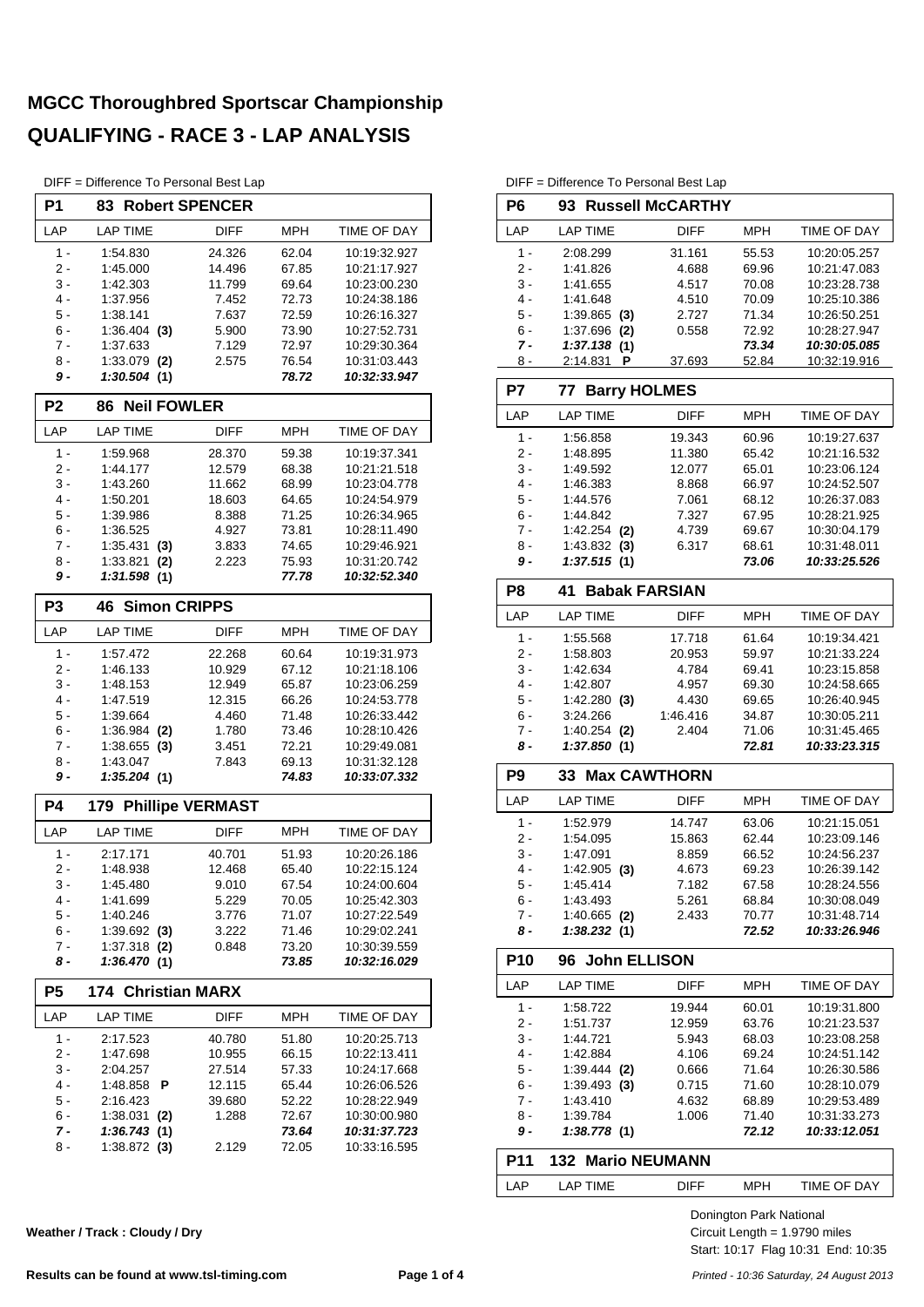|                 | DIFF = Difference To Personal Best Lap |                            |                |                              |
|-----------------|----------------------------------------|----------------------------|----------------|------------------------------|
| $1 -$           | 1:54.392                               | 14.583                     | 62.28          | 10:21:04.386                 |
| $2 -$           | 1:45.464                               | 5.655                      | 67.55          | 10:22:49.850                 |
| 3 -             | 1:42.561                               | 2.752                      | 69.46          | 10:24:32.411                 |
| $4 -$<br>5 -    | 1:44.387                               | 4.578                      | 68.25<br>69.70 | 10:26:16.798<br>10:27:59.010 |
| $6 -$           | 1:42.212(3)<br>1:43.165                | 2.403<br>3.356             | 69.06          | 10:29:42.175                 |
| 7 -             | $1:40.939$ (2)                         | 1.130                      | 70.58          | 10:31:23.114                 |
| 8 -             | 1:39.809(1)                            |                            | 71.38          | 10:33:02.923                 |
|                 |                                        |                            |                |                              |
| P12             | lan PRIOR<br>91                        |                            |                |                              |
| LAP             | <b>LAP TIME</b>                        | <b>DIFF</b>                | <b>MPH</b>     | TIME OF DAY                  |
| $1 -$           | 1:55.319                               | 15.256                     | 61.78          | 10:19:32.195                 |
| 2 -             | 1:44.742                               | 4.679                      | 68.02          | 10:21:16.937                 |
| 3 -             | 1:47.277                               | 7.214                      | 66.41          | 10:23:04.214                 |
| 4 -<br>5 -      | 1:40.969<br>(2)<br>1:41.629<br>(3)     | 0.906<br>1.566             | 70.56<br>70.10 | 10:24:45.183<br>10:26:26.812 |
| 6 -             | 1:40.063(1)                            |                            | 71.20          | 10:28:06.875                 |
| $7 -$           | 1:43.972                               | 3.909                      | 68.52          | 10:29:50.847                 |
| 8 -             | 2:10.014                               | 29.951                     | 54.79          | 10:32:00.861                 |
| P <sub>13</sub> | 62                                     | <b>Christopher EDWARDS</b> |                |                              |
| LAP             | <b>LAP TIME</b>                        | <b>DIFF</b>                | <b>MPH</b>     | TIME OF DAY                  |
| $1 -$           | 2:14.498                               | 33.928                     | 52.97          | 10:20:21.300                 |
| 2 -             | 1:49.307                               | 8.737                      | 65.18          | 10:22:10.607                 |
| 3 -             | 1:53.101                               | 12.531                     | 62.99          | 10:24:03.708                 |
| 4 -             | 1:44.943                               | 4.373                      | 67.89          | 10:25:48.651                 |
| 5 -             | 1:45.116                               | 4.546                      | 67.77          | 10:27:33.767                 |
| 6 -             | 1:43.991<br>(3)                        | 3.421                      | 68.51          | 10:29:17.758                 |
| 7 -             | 1:42.758<br>(2)                        | 2.188                      | 69.33          | 10:31:00.516                 |
| 8 -             | 1:40.570(1)                            |                            | 70.84          | 10:32:41.086                 |
|                 |                                        |                            |                |                              |
| <b>P14</b>      | <b>Peter BARNARD</b><br>26             |                            |                |                              |
| LAP             | <b>LAP TIME</b>                        | DIFF                       | MPH            | TIME OF DAY                  |
| $1 -$           | 2:06.289                               | 25.696                     | 56.41          | 10:19:54.493                 |
| 2 -             | 1:43.635                               | 3.042                      | 68.74          | 10:21:38.128                 |
| 3 -             | 1:44.685                               | 4.092                      | 68.05          | 10:23:22.813                 |
| $4 -$           | 1:42.151<br>(3)                        | 1.558                      | 69.74          | 10:25:04.964                 |
| 5 -             | 1:44.877                               | 4.284                      | 67.93          | 10:26:49.841                 |
| 6 -             | 1:43.407                               | 2.814                      | 68.89          | 10:28:33.248                 |
| 7 -<br>8 -      | 1:41.736<br>(2)<br>1:40.593(1)         | 1.143                      | 70.03<br>70.82 | 10:30:14.984<br>10:31:55.577 |
| <b>P15</b>      | 87.                                    | <b>Joe PARRINGTON</b>      |                |                              |
|                 |                                        |                            |                |                              |
| LAP             | <b>LAP TIME</b>                        | DIFF                       | <b>MPH</b>     | TIME OF DAY                  |
| 1 -<br>$2 -$    | 2:11.361<br>1:49.310                   | 30.723<br>8.672            | 54.23<br>65.17 | 10:20:03.601<br>10:21:52.911 |
| $3 -$           | 1:45.268                               | 4.630                      | 67.68          | 10:23:38.179                 |
| 4 -             | 1:47.613                               | 6.975                      | 66.20          | 10:25:25.792                 |
| 5 -             | 1:44.920                               | 4.282                      | 67.90          | 10:27:10.712                 |
| 6 -             | $1:42.529$ (2)                         | 1.891                      | 69.48          | 10:28:53.241                 |
| 7 -             | 1:40.638(1)                            |                            | 70.79          | 10:30:33.879                 |
| $8 -$           | 1:44.211<br>(3)                        | 3.573                      | 68.36          | 10:32:18.090                 |
| <b>P16</b>      | 79                                     | <b>Jonathan UPCHURCH</b>   |                |                              |
| LAP             | <b>LAP TIME</b>                        | DIFF                       | MPH            | TIME OF DAY                  |
| 1 -             | 2:08.309                               | 26.003                     | 55.52          | 10:20:11.749                 |
| $2 -$           | 1:57.026                               | 14.720                     | 60.88          | 10:22:08.775                 |
| 3 -             | 1:58.119                               | 15.813                     | 60.31          | 10:24:06.894                 |
| 4 -<br>5 -      | 1:52.008<br>1:49.918                   | 9.702<br>7.612             | 63.60<br>64.81 | 10:25:58.902<br>10:27:48.820 |

**Weather / Track : Cloudy / Dry**

|       | DIFF = Difference To Personal Best Lap |       |       |              |
|-------|----------------------------------------|-------|-------|--------------|
| հ -   | $1:46.354$ (3)                         | 4.048 | 66.98 | 10:29:35.174 |
| $7 -$ | 1:42.306(1)                            |       | 69.64 | 10:31:17.480 |
| я.    | 1.45 $940(2)$                          | 3 634 | 67 25 | 10.33.03.420 |

| 8 -             | 1:45.940 (2)               | 3.634                  | 67.25      | 10:33:03.420       |
|-----------------|----------------------------|------------------------|------------|--------------------|
| <b>P17</b>      | <b>Lawrence WOOD</b><br>98 |                        |            |                    |
| LAP             | <b>LAP TIME</b>            | <b>DIFF</b>            | MPH        | TIME OF DAY        |
| 1 -             | $1:49.006$ (3)             | 6.692                  | 65.36      | 10:27:20.801       |
| $2 -$           | 2:01.698                   | 19.384                 | 58.54      | 10:29:22.499       |
| $3 -$           | $1:44.532$ (2)             | 2.218                  | 68.15      | 10:31:07.031       |
| 4 -             | 1:42.314(1)                |                        | 69.63      | 10:32:49.345       |
| P <sub>18</sub> | 172                        | <b>Robert HAMILTON</b> |            |                    |
| LAP             | <b>LAP TIME</b>            | <b>DIFF</b>            | MPH        | TIME OF DAY        |
| $1 -$           | 1:55.514                   | 12.759                 | 61.67      | 10:21:07.008       |
| $2 -$           | 1:47.211                   | 4.456                  | 66.45      | 10:22:54.219       |
| $3 -$           | 1:47.609                   | 4.854                  | 66.20      | 10:24:41.828       |
| $4 -$           | 1:46.851                   | 4.096                  | 66.67      | 10:26:28.679       |
| $5 -$           | 1:46.013                   | 3.258                  | 67.20      | 10:28:14.692       |
| $6 -$           | 1:44.268<br>(2)            | 1.513                  | 68.33      | 10:29:58.960       |
| $7 -$           | $1:44.953$ (3)             | 2.198                  | 67.88      | 10:31:43.913       |
| 8 -             | 1:42.755(1)                |                        | 69.33      | 10:33:26.668       |
| P <sub>19</sub> | 61<br><b>Tim FALCE</b>     |                        |            |                    |
| LAP             | <b>LAP TIME</b>            | <b>DIFF</b>            | <b>MPH</b> | <b>TIME OF DAY</b> |
| $1 -$           | 2:10.631                   | 27.353                 | 54.54      | 10:20:11.588       |
| $2 -$           | 1:58.192                   | 14.914                 | 60.28      | 10:22:09.780       |
| $3 -$           | 1:54.565                   | 11.287                 | 62.18      | 10:24:04.345       |
| $4 -$           | 1:51.140                   | 7.862                  | 64.10      | 10:25:55.485       |
| $5 -$           | 1:46.713(3)                | 3.435                  | 66.76      | 10:27:42.198       |
| $6 -$           | 1:48.703                   | 5.425                  | 65.54      | 10:29:30.901       |
| 7 -             | 1:44.467 (2)               | 1.189                  | 68.19      | 10:31:15.368       |
| 8 -             | 1:43.278(1)                |                        | 68.98      | 10:32:58.646       |
| <b>P20</b>      | <b>Mark SCOTT</b><br>49    |                        |            |                    |
| LAP             | <b>LAP TIME</b>            | <b>DIFF</b>            | MPH        | <b>TIME OF DAY</b> |
| $1 -$           | 2:12.777                   | 29.385                 | 53.65      | 10:20:07.369       |
| $2 -$           | 1:58.640                   | 15.248                 | 60.05      | 10:22:06.009       |
| $3 -$           | 1:48.670                   | 5.278                  | 65.56      | 10:23:54.679       |
| $4 -$           | 1:59.727                   | 16.335                 | 59.50      | 10:25:54.406       |
| $5 -$           | 1:46.654<br>(3)            | 3.262                  | 66.80      | 10:27:41.060       |
| $6 -$           | 1:49.164                   | 5.772                  | 65.26      | 10:29:30.224       |
| 7 -             | 1:46.541<br>(2)            | 3.149                  | 66.87      | 10:31:16.765       |
| 8 -             | 1:43.392(1)                |                        | 68.90      | 10:33:00.157       |
| P21             | <b>Ken DEAMER</b><br>81    |                        |            |                    |
| LAP             | <b>LAP TIME</b>            | <b>DIFF</b>            | <b>MPH</b> | TIME OF DAY        |
| $1 -$           | 2.06119                    | 22.666                 | 56.49      | 10:19:49 929       |

| P22   | <b>Neil CAWTHORN</b><br>38. |        |       |                     |
|-------|-----------------------------|--------|-------|---------------------|
| 8 -   | 1:55.000<br>- P             | 11.547 | 61.95 | 10:32:21.841        |
| 7 -   | 1:47.896                    | 4.443  | 66.03 | 10:30:26.841        |
| $6 -$ | 1:46.500<br>(3)             | 3.047  | 66.89 | 10:28:38.945        |
| $5 -$ | 1:44.631<br>(2)             | 1.178  | 68.09 | 10:26:52.445        |
| 4 -   | 1:43.453(1)                 |        | 68.86 | 10:25:07.814        |
| $3 -$ | 1:47.270                    | 3.817  | 66.41 | 10:23:24.361        |
| 2 -   | 1:47.162                    | 3.709  | 66.48 | 10:21:37.091        |
| 1 -   | 2:06.119                    | 22.666 | 56.49 | 10:19:49.929        |
| –‴    | LAI IIIIL                   | .      | .     | $11111L$ $11$ $171$ |

| F 44 | <b>JO NUIL VANLITURIN</b> |             |       |              |
|------|---------------------------|-------------|-------|--------------|
| I AP | I AP TIMF                 | <b>DIFF</b> | MPH   | TIME OF DAY  |
| 1 -  | 2:09.336                  | 25.767      | 55.08 | 10:20:11.168 |
| 2 -  | 1:56.526                  | 12.957      | 61.14 | 10:22:07.694 |

Start: 10:17 Flag 10:31 End: 10:35 Circuit Length = 1.9790 miles Donington Park National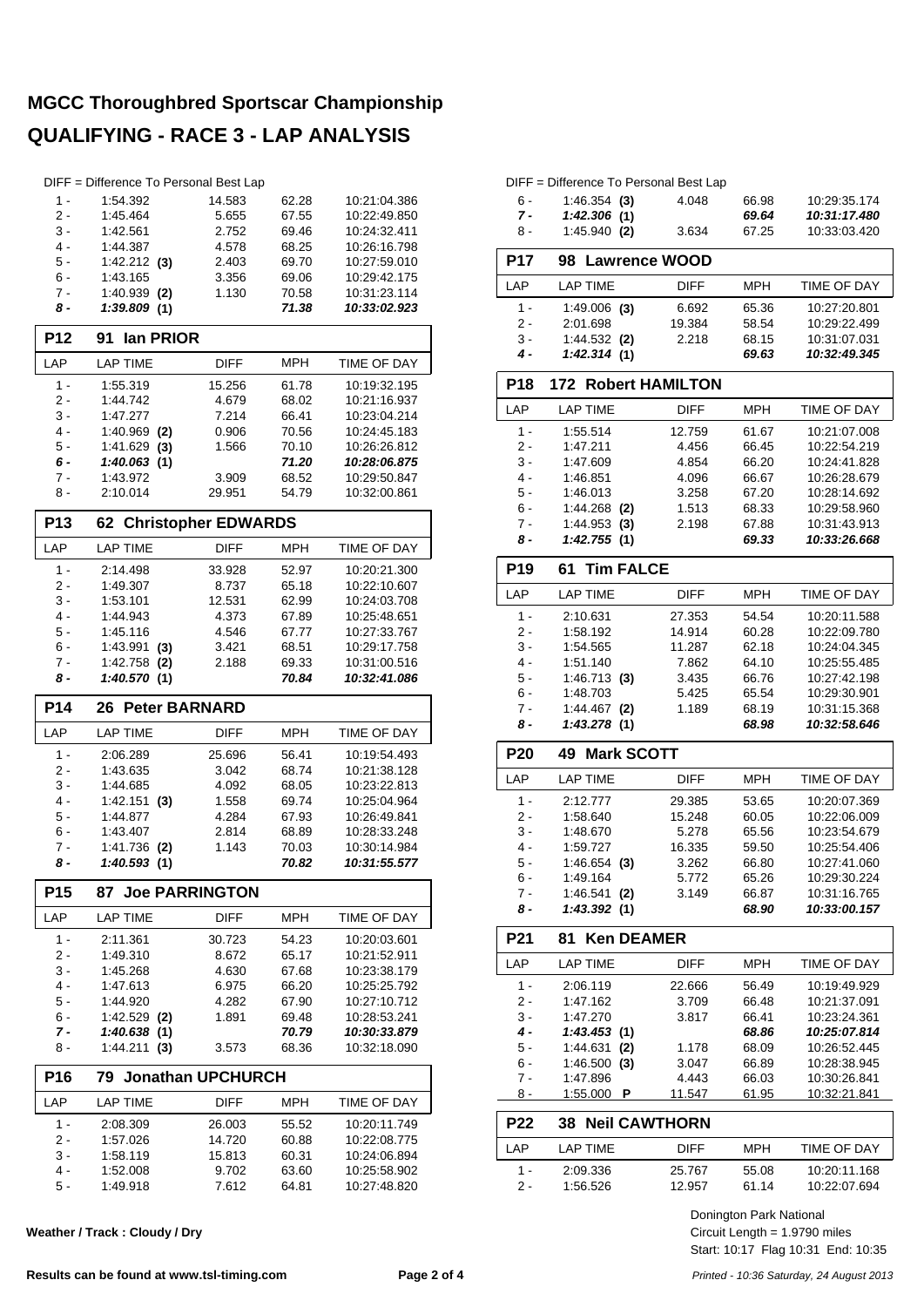|                 | DIFF = Difference To Personal Best Lap |                       |                |                              |
|-----------------|----------------------------------------|-----------------------|----------------|------------------------------|
| $3 -$           | 1:50.033                               | 6.464                 | 64.75          | 10:23:57.727                 |
| $4 -$           | 1:48.025                               | 4.456                 | 65.95          | 10:25:45.752                 |
| 5 -             | $1:46.592$ (3)                         | 3.023                 | 66.84          | 10:27:32.344                 |
| 6 -             | 1:47.293                               | 3.724                 | 66.40          | 10:29:19.637                 |
| $7 -$           | 1:43.823 (2)                           | 0.254                 | 68.62          | 10:31:03.460                 |
| 8 -             | 1:43.569(1)                            |                       | 68.79          | 10:32:47.029                 |
| P <sub>23</sub> | 22 Terry BURROWS                       |                       |                |                              |
| LAP             | <b>LAP TIME</b>                        | <b>DIFF</b>           | MPH            | <b>TIME OF DAY</b>           |
| $1 -$           | 2:05.146                               | 20.435                | 56.93          | 10:19:39.594                 |
| 2 -             | 1:55.847                               | 11.136                | 61.50          | 10:21:35.441                 |
| $3 -$           | 1:48.519                               | 3.808                 | 65.65          | 10:23:23.960                 |
| 4 -             | 1:48.890                               | 4.179                 | 65.42          | 10:25:12.850                 |
| 5 -             | 1:47.595                               | 2.884                 | 66.21          | 10:27:00.445                 |
| 6 -             | 1:46.494(3)                            | 1.783                 | 66.90          | 10:28:46.939                 |
| 7 -             | 1:45.461<br>(2)                        | 0.750                 | 67.55          | 10:30:32.400                 |
| 8 -             | 1:44.711<br>(1)                        |                       | 68.04          | 10:32:17.111                 |
| <b>P24</b>      | 57 Alan CHARLTON                       |                       |                |                              |
| LAP             | <b>LAP TIME</b>                        | <b>DIFF</b>           | MPH            | TIME OF DAY                  |
| 1 -             | 2:05.185                               | 20.460                | 56.91          | 10:19:38.510                 |
| $2 -$           | 1:57.824                               | 13.099                | 60.46          | 10:21:36.334                 |
| 3 -             | 1:52.561                               | 7.836                 | 63.29          | 10:23:28.895                 |
| 4 -             | 1:50.768                               | 6.043                 | 64.32          | 10:25:19.663                 |
| 5 -             | $1:50.724$ (3)                         | 5.999                 | 64.34          | 10:27:10.387                 |
| 6 -             | 1:51.489                               | 6.764                 | 63.90          | 10:29:01.876                 |
| 7 -             | 1:47.885 (2)                           | 3.160                 | 66.03          | 10:30:49.761                 |
| 8 -             | 1:44.725(1)                            |                       | 68.03          | 10:32:34.486                 |
| P <sub>25</sub> | <b>Tyrone WHITE</b><br>65              |                       |                |                              |
| LAP             | LAP TIME                               | <b>DIFF</b>           | MPH            | TIME OF DAY                  |
| $1 -$           | 2:14.319                               | 29.546                | 53.04          | 10:20:05.680                 |
| $2 -$           | 1:59.509                               | 14.736                | 59.61          | 10:22:05.189                 |
| 3 -             | 1:52.128                               | 7.355                 | 63.54          | 10:23:57.317                 |
| 4 -             | 1:51.049                               | 6.276                 | 64.15          | 10:25:48.366                 |
| $5 -$           | $1:50.284$ (3)                         | 5.511                 | 64.60          | 10:27:38.650                 |
| 6 -             | 1:50.395                               | 5.622                 | 64.53          | 10:29:29.045                 |
| 7 -<br>8 -      | $1:45.363$ (2)<br>1:44.773(1)          | 0.590                 | 67.61<br>68.00 | 10:31:14.408<br>10:32:59.181 |
| P26             | <b>Ollie NEAVES</b><br>84 -            |                       |                |                              |
| LAP             | <b>LAP TIME</b>                        | <b>DIFF</b>           | MPH            | TIME OF DAY                  |
| 1 -             | 1:55.746                               | 10.881                | 61.55          | 10:21:13.648                 |
| $2 -$           | 1:53.122                               | 8.257                 | 62.98          | 10:23:06.770                 |
| 3 -             | 1:51.261                               | 6.396                 | 64.03          | 10:24:58.031                 |
| 4 -             | $1:46.498$ (2)                         | 1.633                 | 66.89          | 10:26:44.529                 |
| 5 -             | 1:48.393(3)                            | 3.528                 | 65.72          | 10:28:32.922                 |
| 6 -             | 1:48.667                               | 3.802                 | 65.56          | 10:30:21.589                 |
|                 | 1:44.865(1)                            |                       | 67.94          | 10:32:06.454                 |
| 7 -             |                                        |                       |                |                              |
| P27             | <b>Robert LINES</b><br>24              |                       |                |                              |
| LAP             | LAP TIME                               |                       | MPH            | TIME OF DAY                  |
| 1 -             | 1:58.781                               | <b>DIFF</b><br>13.203 | 59.98          | 10:20:39.707                 |
| $2 -$           | 1:50.692                               | 5.114                 | 64.36          | 10:22:30.399                 |
| 3 -             | 1:48.197                               | 2.619                 | 65.84          | 10:24:18.596                 |
| 4 -             | $1:47.660$ (3)                         | 2.082                 | 66.17          | 10:26:06.256                 |
| 5 -             | 1:46.770<br>(2)                        | 1.192                 | 66.72          | 10:27:53.026                 |
| 6 -             | 1:45.578(1)                            |                       | 67.48          | 10:29:38.604                 |
| $7 -$           | 1:47.707                               | 2.129                 | 66.14          | 10:31:26.311                 |
| 8 -             | 1:50.156                               | 4.578                 | 64.67          | 10:33:16.467                 |

**Weather / Track : Cloudy / Dry**

DIFF = Difference To Personal Best Lap

| P28             | <b>78 David MCDONALD</b>   |                 |                |                              |
|-----------------|----------------------------|-----------------|----------------|------------------------------|
|                 |                            |                 |                |                              |
| LAP             | <b>LAP TIME</b>            | <b>DIFF</b>     | MPH            | TIME OF DAY                  |
| $1 -$           | 2:18.641                   | 32.628          | 51.38          | 10:20:24.810                 |
| 2 -             | 2:02.945                   | 16.932          | 57.94          | 10:22:27.755                 |
| 3 -<br>4 -      | 1:57.646<br>$1:47.254$ (2) | 11.633          | 60.56          | 10:24:25.401                 |
| 5 -             | $1:49.623$ (3)             | 1.241<br>3.610  | 66.42<br>64.99 | 10:26:12.655<br>10:28:02.278 |
| 6 -             | 1:52.802                   | 6.789           | 63.16          | 10:29:55.080                 |
| 7 -             | 1:50.708                   | 4.695           | 64.35          | 10:31:45.788                 |
| 8 -             | 1:46.013(1)                |                 | 67.20          | 10:33:31.801                 |
| P <sub>29</sub> | 32 Alan KYSON              |                 |                |                              |
| LAP             | <b>LAP TIME</b>            | <b>DIFF</b>     | <b>MPH</b>     | TIME OF DAY                  |
| $1 -$           | 2:16.863                   | 30.821          | 52.05          | 10:20:01.480                 |
| 2 -             | 2:04.501                   | 18.459          | 57.22          | 10:22:05.981                 |
| 3 -             | 1:53.742                   | 7.700           | 62.63          | 10:23:59.723                 |
| 4 -             | 1:51.763                   | 5.721           | 63.74          | 10:25:51.486                 |
| 5 -             | $1:49.219$ (3)             | 3.177           | 65.23          | 10:27:40.705                 |
| 6 -             | 1:49.264                   | 3.222           | 65.20          | 10:29:29.969                 |
| 7 -             | 1:46.933 (2)               | 0.891           | 66.62          | 10:31:16.902                 |
| 8 -             | 1:46.042 (1)               |                 | 67.18          | 10:33:02.944                 |
| <b>P30</b>      | 30 Ben TOVEY               |                 |                |                              |
| LAP             | <b>LAP TIME</b>            | DIFF            | MPH            | <b>TIME OF DAY</b>           |
| $1 -$           | 2:32.463                   | 45.898          | 46.73          | 10:20:12.799                 |
| 2 -             | 1:58.284                   | 11.719          | 60.23          | 10:22:11.083                 |
| 3 -             | 1:54.483                   | 7.918           | 62.23          | 10:24:05.566                 |
| $4 -$           | $1:53.224$ (3)             | 6.659           | 62.92          | 10:25:58.790                 |
| 5 -             | 1:54.125                   | 7.560           | 62.42          | 10:27:52.915                 |
| 6 -             | 1:54.251                   | 7.686           | 62.35          | 10:29:47.166                 |
| 7 -             | 1:48.034 (2)               | 1.469           | 65.94          | 10:31:35.200                 |
| 8 -             | 1:46.565(1)                |                 | 66.85          | 10:33:21.765                 |
| <b>P31</b>      | 44<br><b>Paul KHOURI</b>   |                 |                |                              |
| LAP             | <b>LAP TIME</b>            | DIFF            | MPH            | TIME OF DAY                  |
| $1 -$           | 2:14.933                   | 28.113          | 52.80          | 10:20:01.453                 |
| 2 -             | 1:54.847                   | 8.027           | 62.03          | 10:21:56.300                 |
| $3 -$           | 1:49.629                   | 2.809           | 64.98          | 10:23:45.929                 |
| 4 -             | 1:48.334                   | 1.514           | 65.76          | 10:25:34.263                 |
| 5 -             | 1:46.820 (1)               |                 | 66.69          | 10:27:21.083                 |
| 6 -             | $1:47.375$ (3)             | 0.555           | 66.35          | 10:29:08.458                 |
| 7 -             | 1:46.904<br>(2)            | 0.084           | 66.64          | 10:30:55.362                 |
| 8 -             | 1:47.957                   | 1.137           | 65.99          | 10:32:43.319                 |
| P32             | <b>Colin JONES</b><br>36   |                 |                |                              |
| LAP             | <b>LAP TIME</b>            | DIFF            | MPH            | <b>TIME OF DAY</b>           |
| $1 -$           | 2:02.396                   | 15.447          | 58.20          | 10:19:38.755                 |
| 2 -             | 1:49.915                   | 2.966           | 64.81          | 10:21:28.670                 |
| 3 -             | $1:47.354$ (3)             | 0.405           | 66.36          | 10:23:16.024                 |
| 4 -             | 1:46.949(1)                |                 | 66.61          | 10:25:02.973                 |
| 5 -             | 1:47.619                   | 0.670           | 66.20          | 10:26:50.592                 |
| 6 -             | 1:47.160(2)                | 0.211           | 66.48          | 10:28:37.752                 |
| $7 -$<br>8 -    | 1:47.518<br>1:59.352<br>Ρ  | 0.569<br>12.403 | 66.26<br>59.69 | 10:30:25.270<br>10:32:24.622 |
| P33             | 69 Rene GRUETER            |                 |                |                              |
| LAP             | LAP TIME                   | DIFF            | MPH            | TIME OF DAY                  |
|                 |                            |                 |                |                              |
| 1 -             | 1:57.573                   | 10.217          | 60.59          | 10:20:35.009                 |

Start: 10:17 Flag 10:31 End: 10:35 Circuit Length = 1.9790 miles Donington Park National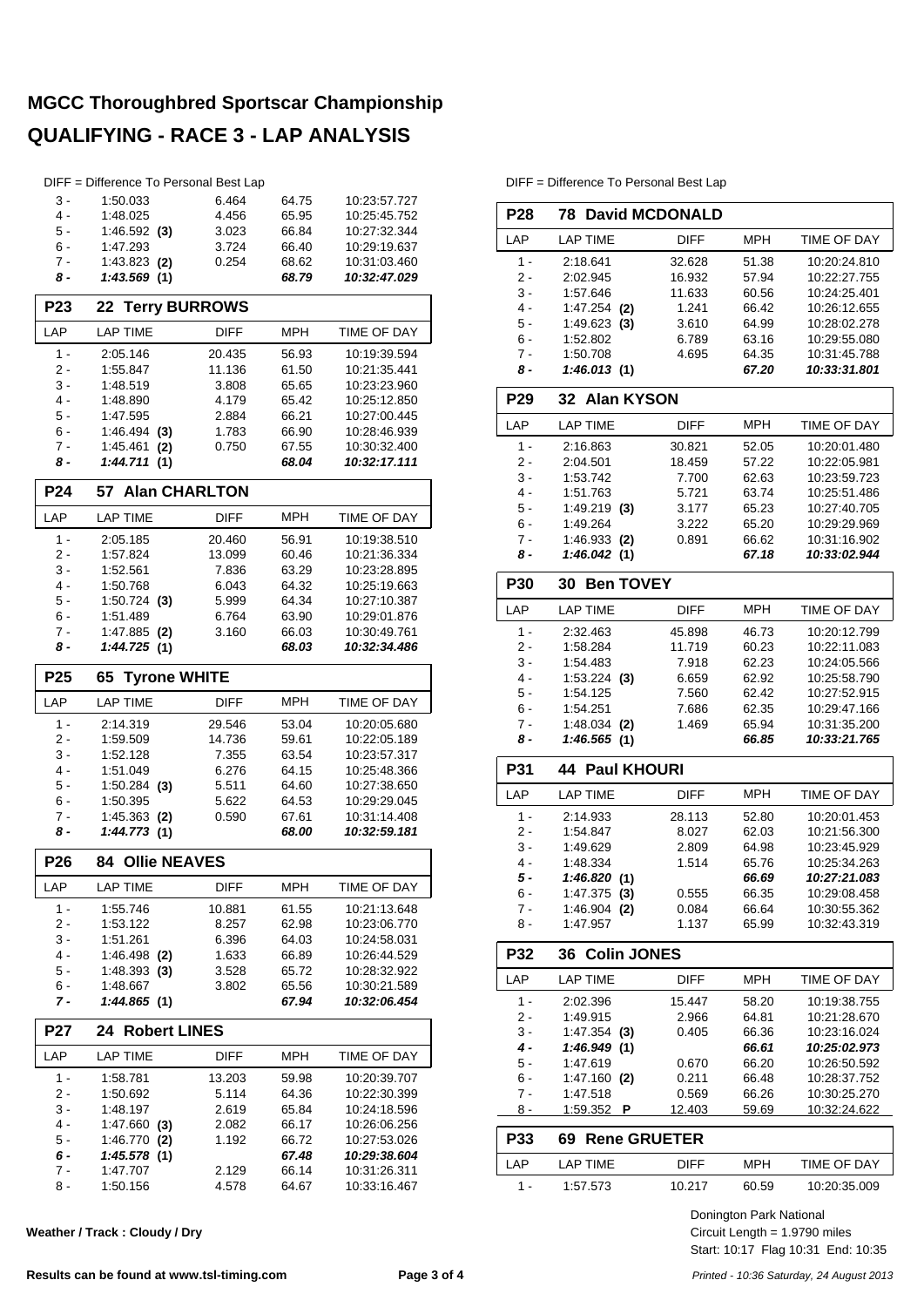|              | DIFF = Difference To Personal Best Lap |                       |                |                              |
|--------------|----------------------------------------|-----------------------|----------------|------------------------------|
| $2 -$        | 1:53.311                               | 5.955                 | 62.87          | 10:22:28.320                 |
| $3 -$        | 1:51.671                               | 4.315                 | 63.80          | 10:24:19.991                 |
| 4 -          | 1:47.356(1)                            |                       | 66.36          | 10:26:07.347                 |
| 5 -          | 1:47.720 (2)                           | 0.364                 | 66.14          | 10:27:55.067                 |
| $6 -$        | 1:49.220                               | 1.864                 | 65.23          | 10:29:44.287                 |
| $7 -$        | 1:50.845                               | 3.489                 | 64.27          | 10:31:35.132                 |
| 8 -          | $1:47.977$ (3)                         | 0.621                 | 65.98          | 10:33:23.109                 |
| <b>P34</b>   | <b>74 Phillip LAMBE</b>                |                       |                |                              |
| LAP          | <b>LAP TIME</b>                        | <b>DIFF</b>           | <b>MPH</b>     | TIME OF DAY                  |
| $1 -$        | 2:16.906                               | 29.259                | 52.04          | 10:20:04.139                 |
| 2 -          | 1:56.535                               | 8.888                 | 61.13          | 10:22:00.674                 |
| $3 -$        | 1:49.184                               | 1.537                 | 65.25          | 10:23:49.858                 |
| 4 -          | 1:47.647(1)                            |                       | 66.18          | 10:25:37.505                 |
| 5 -          | 1:48.340                               | 0.693                 | 65.76          | 10:27:25.845                 |
| 6 -<br>$7 -$ | $1:47.899$ (2)                         | 0.252                 | 66.03          | 10:29:13.744                 |
| 8 -          | 1:49.296<br>$1:48.063$ (3)             | 1.649<br>0.416        | 65.18<br>65.93 | 10:31:03.040<br>10:32:51.103 |
|              |                                        |                       |                |                              |
| P35          | <b>Martyn CLEWS</b><br>11              |                       |                |                              |
| LAP          | <b>LAP TIME</b>                        | DIFF                  | <b>MPH</b>     | TIME OF DAY                  |
| 1 -<br>2 -   | 2:14.200                               | 25.527                | 53.08<br>58.97 | 10:20:07.451                 |
|              | 2:00.812                               | 12.139                |                | 10:22:08.263                 |
| 3 -<br>$4 -$ | 1:56.673<br>1:53.606                   | 8.000<br>4.933        | 61.06<br>62.71 | 10:24:04.936<br>10:25:58.542 |
| 5 -          | 1:53.773                               | 5.100                 | 62.62          | 10:27:52.315                 |
| 6 -          | 1:51.265<br>(3)                        | 2.592                 | 64.03          | 10:29:43.580                 |
| 7 -          | 1:50.153<br>(2)                        | 1.480                 | 64.67          | 10:31:33.733                 |
| 8 -          | 1:48.673(1)                            |                       | 65.56          | 10:33:22.406                 |
|              |                                        |                       |                |                              |
| P36          | 133 Hans-Jorg HUBNER                   |                       |                |                              |
| LAP          | <b>LAP TIME</b>                        | <b>DIFF</b>           | <b>MPH</b>     | TIME OF DAY                  |
|              |                                        |                       |                |                              |
| $1 -$        | 2:14.026                               | 25.332                | 53.15          | 10:20:04.881                 |
| 2 -<br>3 -   | 2:02.356<br>1:56.528                   | 13.662<br>7.834       | 58.22<br>61.14 | 10:22:07.237<br>10:24:03.765 |
| $4 -$        | 1:54.095                               | 5.401                 | 62.44          | 10:25:57.860                 |
| $5 -$        | 1:53.495                               | 4.801                 | 62.77          | 10:27:51.355                 |
| 6 -          | 1:50.677<br>(3)                        | 1.983                 | 64.37          | 10:29:42.032                 |
| 7 -          | 1:50.248<br>(2)                        | 1.554                 | 64.62          | 10:31:32.280                 |
| 8 -          | 1:48.694(1)                            |                       | 65.54          | 10:33:20.974                 |
| P37          | 4<br><b>Peter HISCOCKS</b>             |                       |                |                              |
| LAP          | <b>LAP TIME</b>                        | <b>DIFF</b>           | MPH            | TIME OF DAY                  |
| $1 -$        | 1:56.910                               | 6.880                 | 60.94          | 10:20:36.558                 |
| 2 -          | 1:53.454 <b>(2)</b>                    | 3.424                 | 62.79          | 10:22:30.012                 |
| 3 -          | 1:58.165                               | 8.135                 | 60.29          | 10:24:28.177                 |
| 4 -          | 1:55.175                               | 5.145                 | 61.85          | 10:26:23.352                 |
| 5 -          | 1:57.199                               | 7.169                 | 60.79          | 10:28:20.551                 |
| 6 -<br>7 -   | $1:53.716$ (3)<br>1:50.030(1)          | 3.686                 | 62.65<br>64.75 | 10:30:14.267<br>10:32:04.297 |
|              | 48                                     | <b>Bruce ATKINSON</b> |                |                              |
| P38<br>LAP   | LAP TIME                               | DIFF                  | MPH            | TIME OF DAY                  |
| 1 -          | 1:59.690                               | 4.753                 | 59.52          | 10:20:42.204                 |
| 2 -          | <i>1:54.937</i> (1)                    |                       | 61.98          | 10:22:37.141                 |
| 3 -          | 1:57.355                               | 2.418                 | 60.71          | 10:24:34.496                 |
| 4 -          | $1:55.544$ (2)                         | 0.607                 | 61.66          | 10:26:30.040                 |
| 5 -          | 1:59.127                               | 4.190                 | 59.80          | 10:28:29.167                 |
| 6 -<br>7 -   | 1:58.520<br>$1:57.215$ (3)             | 3.583<br>2.278        | 60.11<br>60.78 | 10:30:27.687<br>10:32:24.902 |

**Weather / Track : Cloudy / Dry**

Start: 10:17 Flag 10:31 End: 10:35 Circuit Length = 1.9790 miles Donington Park National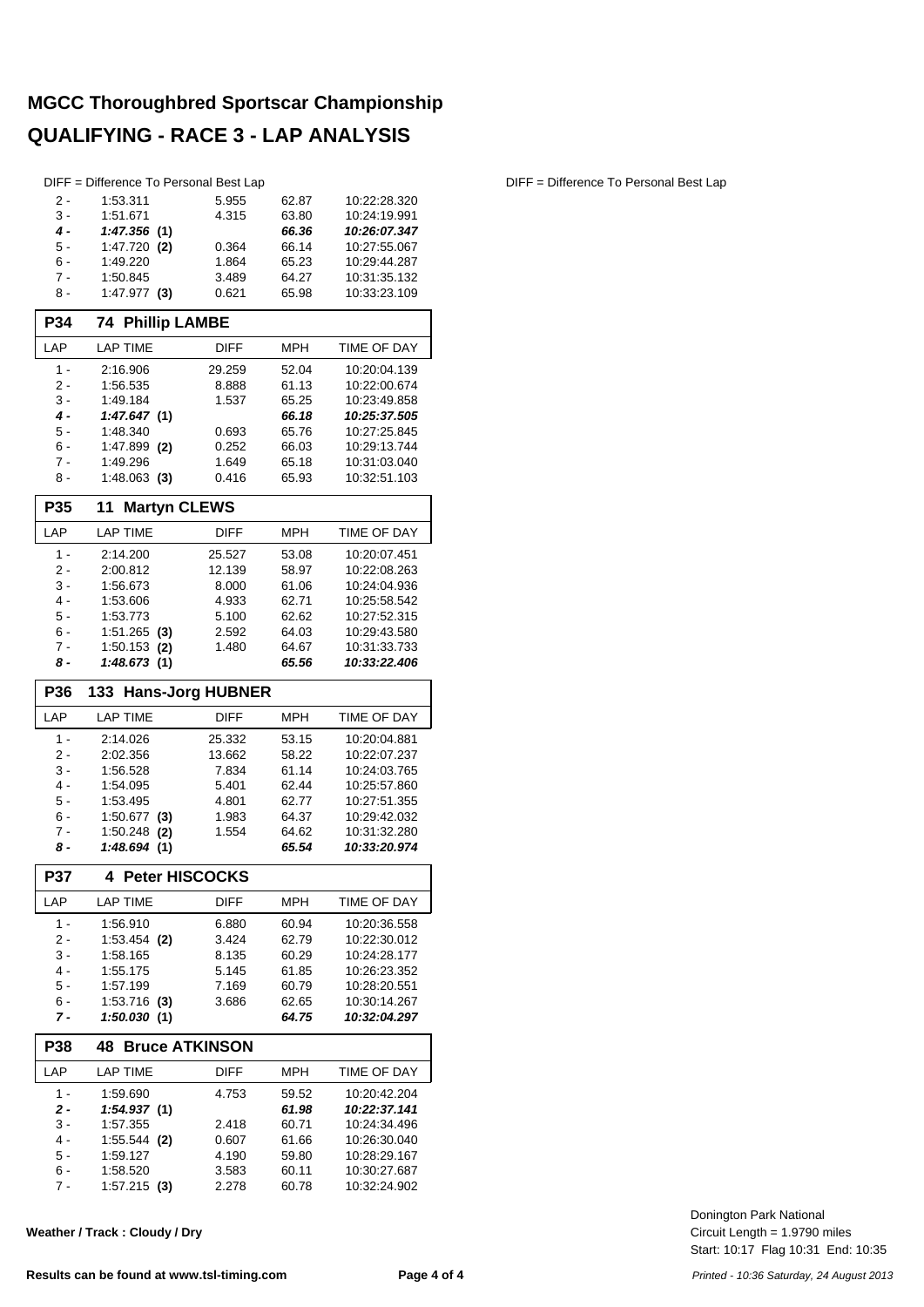### **MGCC Thoroughbred Sportscar Championship RACE 3 - GRID**



**These results are provisional until the conclusion of any judicial and technical matters.**

Clerk Of Course : Timekeeper : Timekeeper :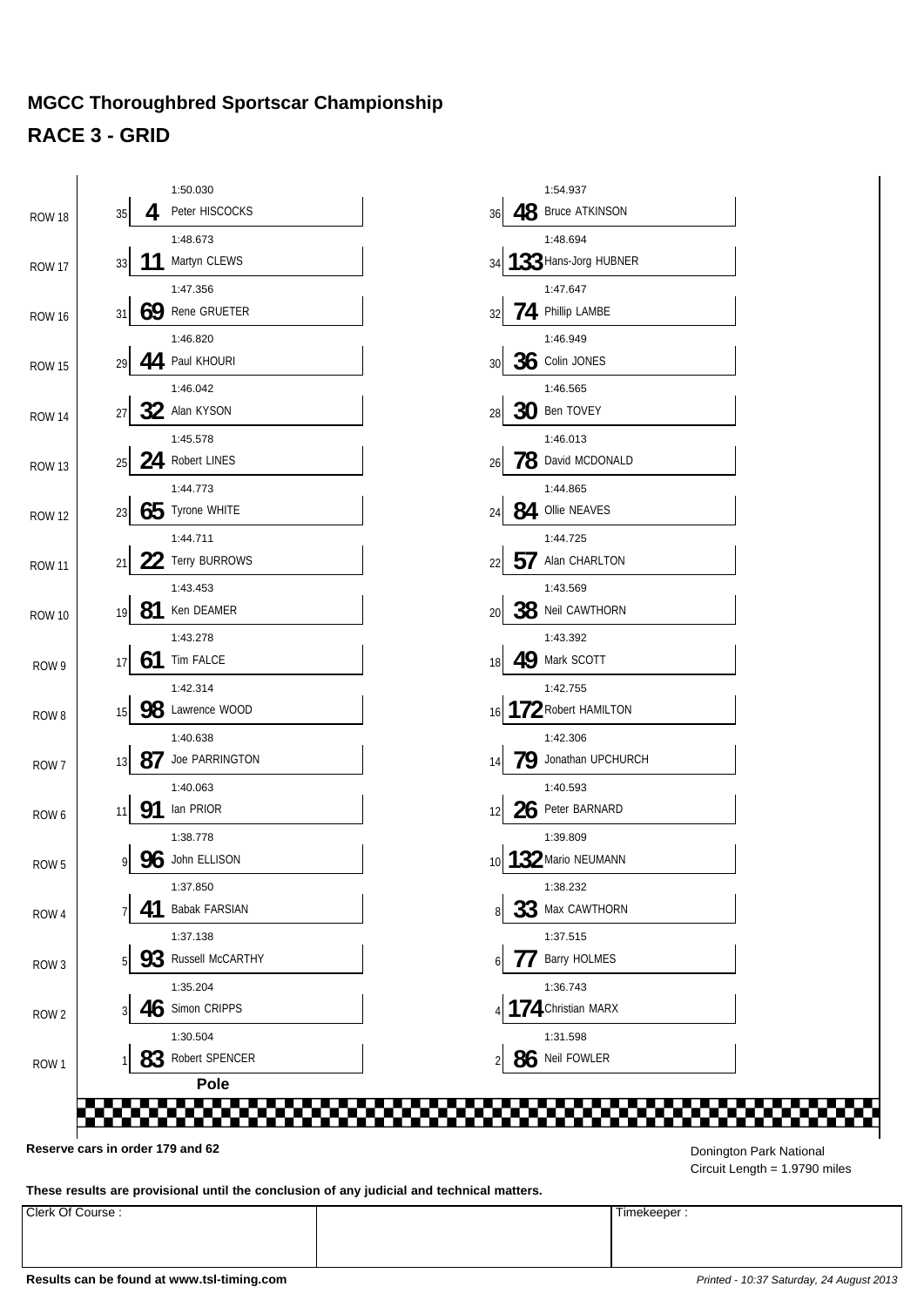### **MGCC Thoroughbred Sportscar Championship RACE 3 - CLASSIFICATION**

| POS            | <b>NO</b> | <b>CL</b>    | PIC NAME                            | <b>ENTRY</b>                  | <b>LAPS</b> | <b>TIME</b>        | GAP      | <b>DIFF</b> | <b>MPH</b> | <b>BEST</b> | ON             |
|----------------|-----------|--------------|-------------------------------------|-------------------------------|-------------|--------------------|----------|-------------|------------|-------------|----------------|
| 1              | 83        | D            | 1 Robert SPENCER                    | MG BGT V8 3900                | 13          | 20:43.968          |          |             | 74.45      | 1:19.710    | 11             |
| $\overline{c}$ | 86        | D            | 2 Neil FOWLER                       | MG BGT V8 3900                | 13          | 20:49.435          | 5.467    | 5.467       | 74.12      | 1:21.038    | 9              |
| 3              | 91        | D            | 3 Ian PRIOR                         | MG BGT V8 3900                | 13          | 21:00.583          | 16.615   | 11.148      | 73.47      | 1:22.609    | 9              |
| 4              | 87        | D            | 4 Joe PARRINGTON                    | MG BGT V8 3900                | 13          | 21:01.659          | 17.691   | 1.076       | 73.41      | 1:22.272    | 12             |
| 5              | 84        | D            | 5 Ollie NEAVES                      | MG BGT V8 3900                | 13          | 21:03.950          | 19.982   | 2.291       | 73.27      | 1:22.303    | 11             |
| 6              | 96        | D            | 6 John ELLISON                      | Triumph TR6 2600              | 13          | 21:05.758          | 21.790   | 1.808       | 73.17      | 1:23.380    | 13             |
| 7              | 46        | B            | <b>Simon CRIPPS</b><br>$\mathbf{1}$ | MG B 1950                     | 13          | 21:11.910          | 27.942   | 6.152       | 72.81      | 1:24.710    | 10             |
| 8              | 26        | B            | 2 Peter BARNARD                     | Elva Courier Mk. 1 1840       | 13          | 21:16.351          | 32.383   | 4.441       | 72.56      | 1:24.990    | 10             |
| 9              | 174       | $\mathsf C$  | 1 Christian MARX                    | Triumph TR4 2238              | 13          | 21:17.071          | 33.103   | 0.720       | 72.52      | 1:24.788    | 10             |
| 10             | 61        | $\mathbb C$  | 2 Tim FALCE                         | Jaguar D-Type Recreation 4235 | 13          | 21:19.253          | 35.285   | 2.182       | 72.40      | 1:24.810    | 13             |
| 11             | 132       | $\mathsf C$  | 3 Mario NEUMANN                     | Triumph TR250 2600            | 13          | 21:25.133          | 41.165   | 5.880       | 72.07      | 1:26.414    | 12             |
| 12             | 41        | B            | 3 Babak FARSIAN                     | MG B 1950                     | 13          | 21:29.521          | 45.553   | 4.388       | 71.82      | 1:26.716    | 10             |
| 13             | 38        | B            | 4 Neil CAWTHORN                     | MG A 1950                     | 13          | 21:32.296          | 48.328   | 2.775       | 71.67      | 1:27.389    | 12             |
| 14             | 57        | $\mathsf C$  | 4 Alan CHARLTON                     | Triumph TR6 2599              | 13          | 21:37.742          | 53.774   | 5.446       | 71.37      | 1:27.135    | 13             |
| 15             | 78        | D            | 7 David MCDONALD                    | Triumph TR6 2600              | 13          | 21:38.261          | 54.293   | 0.519       | 71.34      | 1:26.988    | 13             |
| 16             | 172       | $\mathsf C$  | 5 Robert HAMILTON                   | Triumph TR4 2188              | 13          | 21:42.824          | 58.856   | 4.563       | 71.09      | 1:29.201    | 13             |
| 17             | 49        | B            | 5 Mark SCOTT                        | MG B 1950                     | 13          | 21:43.119          | 59.151   | 0.295       | 71.07      | 1:28.061    | 10             |
| 18             | 33        | B            | 6 Max CAWTHORN                      | MG B 1950                     | 13          | 21:43.675          | 59.707   | 0.556       | 71.04      | 1:27.862    | 11             |
| 19             | 36        | B            | 7 Colin JONES                       | MG A 1900                     | 13          | 21:44.101 1:00.133 |          | 0.426       | 71.02      | 1:27.235    | 13             |
| 20             | 98        | D            | 8 Lawrence WOOD                     | MG GT V8 Costello 3900        | 13          | 21:50.429 1:06.461 |          | 6.328       | 70.67      | 1:28.865    | 3              |
| 21             | 22        | Β            | 8 Terry BURROWS                     | MG B Roadster 1950            | 13          | 21:54.780          | 1:10.812 | 4.351       | 70.44      | 1:30.002    | 10             |
| 22             | 133       | $\mathsf C$  | 6 Hans-Jorg HUBNER                  | Jaguar E-Type 3800            | 13          | 21:58.235          | 1:14.267 | 3.455       | 70.26      | 1:30.154    | 13             |
| 23             | 65        | $\mathsf C$  | 7 Tyrone WHITE                      | MG B V8 3500                  | 12          | 20:46.569          | 1 Lap    | 1 Lap       | 68.58      | 1:30.279    | 12             |
| 24             | 44        | B            | 9 Paul KHOURI                       | <b>MG B GTV8 3500</b>         | 12          | 20:47.686          | 1 Lap    | 1.117       | 68.52      | 1:30.404    | 11             |
| 25             | 30        | B            | 10 Ben TOVEY                        | MG B Roadster 1950            | 12          | 20:51.267          | 1 Lap    | 3.581       | 68.32      | 1:31.433    | 10             |
| 26             | 69        | Α            | 1 Rene GRUETER                      | MG B 1798                     | 12          | 20:58.998          | 1 Lap    | 7.731       | 67.90      | 1:32.049    | 4              |
| 27             | 24        | B            | 11 Robert LINES                     | MG A 1900                     | 12          | 21:00.356          | 1 Lap    | 1.358       | 67.83      | 1:32.334    | 9              |
| 28             | 32        | B            | 12 Alan KYSON                       | MG A Roadster 1900            | 12          | 21:07.755          | 1 Lap    | 7.399       | 67.43      | 1:35.096    | 11             |
| 29             | 11        | Α            | 2 Martyn CLEWS                      | MG Midget 1293                | 12          | 21:09.040          | 1 Lap    | 1.285       | 67.37      | 1:34.594    | 11             |
| 30             | 74        | $\mathsf C$  | 8 Phillip LAMBE                     | Triumph TR6 2600              | 12          | 21:09.838          | 1 Lap    | 0.798       | 67.32      | 1:35.511    | 9              |
| 31             | 4         | A            | Peter HISCOCKS<br>3                 | MG A 1840                     | 12          | 21:10.378          | 1 Lap    | 0.540       | 67.29      | 1:35.004    | 12             |
| 32             | 48        | B            | 13 Bruce ATKINSON                   | Alfa Romeo GT Junior 1962     | 12          | 21:54.344          | 1 Lap    | 43.966      | 65.04      | 1:36.548    | 4              |
| 33             | 81        | D            | 9 Ken DEAMER                        | MG BGT V8 3900                | 10          | 21:58.577          | 3 Laps   | 2 Laps      | 54.03      | 1:26.689    | 9              |
|                |           |              |                                     | <b>NOT CLASSIFIED</b>         |             |                    |          |             |            |             |                |
| NС             | 79        | D            | Jonathan UPCHURCH                   | MG BGTV8 3900                 | 9           | 22:01.291          | 4 Laps   | 1 Lap       | 48.52      | 1:29.286    | $\overline{2}$ |
| <b>DNF</b>     | 77        | D            | <b>Barry HOLMES</b>                 | MG BGT V8 3528                | 8           | 14:07.239          | 5 Laps   | 1 Lap       | 67.27      | 1:26.800    | 4              |
| <b>DNF</b>     | 93        | D            | <b>Russell McCARTHY</b>             | MG B V8 3900                  | 4           | 5:49.129           | 9 Laps   | 4 Laps      | 81.62      | 1:20.000    | 3              |
|                |           |              |                                     | <b>FASTEST LAP</b>            |             |                    |          |             |            |             |                |
|                | 83        | D            | <b>Robert SPENCER</b>               | MG BGT V8 3900                | 11          | 1:19.710           |          | 89.38 mph   |            | 143.84 kph  |                |
|                | 46        | B            | <b>Simon CRIPPS</b>                 | MG B 1950                     | 10          | 1:24.710           |          | 84.10 mph   |            | 135.35 kph  |                |
|                | 174       | $\mathsf{C}$ | <b>Christian MARX</b>               | Triumph TR4 2238              | 10          | 1:24.788           |          | 84.02 mph   |            | 135.23 kph  |                |
|                | 69        | Α            | <b>Rene GRUETER</b>                 | MG B 1798                     | 4           | 1:32.049           |          | 77.40 mph   |            | 124.56 kph  |                |
|                |           |              |                                     |                               |             |                    |          |             |            |             |                |

|                                                                                           |             | Donington Park National            |
|-------------------------------------------------------------------------------------------|-------------|------------------------------------|
| Weather / Track: Cloudy / Dry                                                             |             | Circuit Length $= 1.9790$ miles    |
| These results are provisional until the conclusion of any judicial and technical matters. |             | Start: 15:46 Flag 16:07 End: 16:09 |
| Clerk Of Course:                                                                          | Timekeeper: |                                    |
|                                                                                           |             |                                    |

#### **Results can be found at www.tsl-timing.com** *Printed - 16:09 Saturday, 24 August 2013*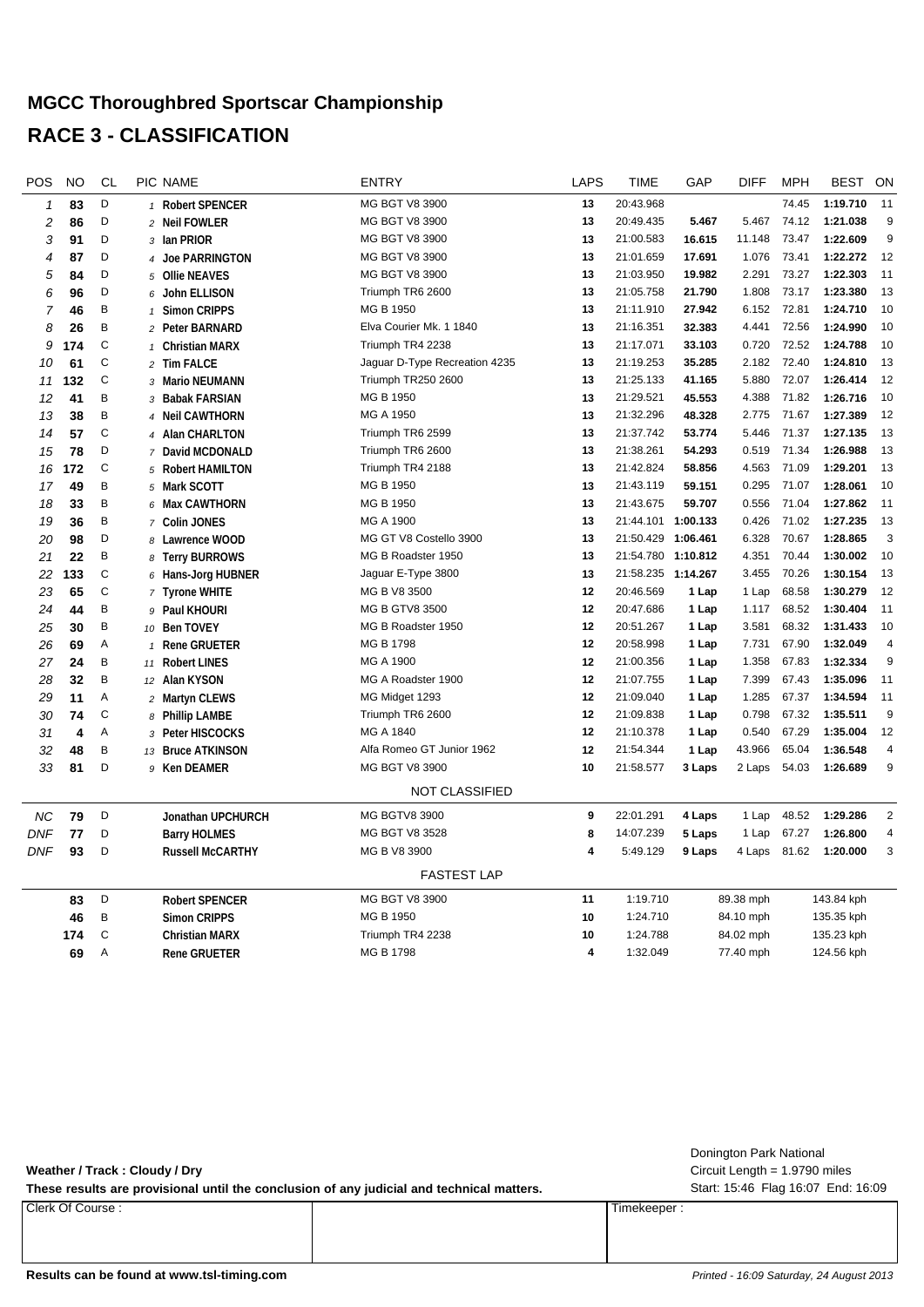|           | LAP <sub>1</sub> |                 |           | LAP <sub>2</sub> |                 |           | LAP <sub>3</sub> |                        |                | LAP <sub>4</sub> |                         |                | LAP <sub>5</sub> |                 |
|-----------|------------------|-----------------|-----------|------------------|-----------------|-----------|------------------|------------------------|----------------|------------------|-------------------------|----------------|------------------|-----------------|
| <b>NO</b> | <b>BEHIND</b>    | <b>LAP TIME</b> | <b>NO</b> | <b>BEHIND</b>    | <b>LAP TIME</b> | <b>NO</b> |                  | <b>BEHIND LAP TIME</b> | <b>NO</b>      | <b>BEHIND</b>    | <b>LAP TIME</b>         | <b>NO</b>      | <b>BEHIND</b>    | <b>LAP TIME</b> |
| 83        |                  | 1:26.825        | 83        |                  | 1:20.537        | 83        |                  | 1:20.318               | 83             |                  | 1:20.309                | 83             |                  | 1:21.145        |
| 93        | 0.580            | 1:27.405        | 93        | 1.845            | 1:21.802        | 93        | 1.527            | 1:20.000               | 86             | 5.543            | 1:21.690                | 86             | 6.182            | 1:21.784        |
| 86        | 1.908            | 1:28.733        | 86        | 2.807            | 1:21.436        | 86        | 4.162            | 1:21.673               | 87             | 16.862           | 1:24.132                | 87             | 19.508           | 1:23.791        |
| 77        | 5.250            | 1:32.075        | 87        | 9.632            | 1:24.440        | 87        | 13.039           | 1:23.725               | 91             | 17.276           | 1:23.680                | 91             | 19.983           | 1:23.852        |
| 87        | 5.729            | 1:32.554        | 91        | 10.789           | 1:23.894        | 91        | 13.905           | 1:23.434               | 93             | 21.139           | 1:39.921 $\blacksquare$ | 96             | 25.852           | 1:24.452        |
| 46        | 6.414            | 1:33.239        | 77        | 11.828           | 1:27.115        | 46        | 16.753           | 1:25.057               | 96             | 22.545           | 1:25.259                | 46             | 26.727           | 1:24.940        |
| 41        | 6.992            | 1:33.817        | 46        | 12.014           | 1:26.137        | 96        | 17.595           | 1:24.626               | 46             | 22.932           | 1:26.488                | 77             | 31.375           | 1:27.220        |
| 96        | 7.367            | 1:34.192        | 96        | 13.287           | 1:26.457        | 77        | 18.809           | 1:27.299               | 77             | 25.300           | 1:26.800                | 84             | 33.735           | 1:28.650        |
| 91        | 7.432            | 1:34.257        | 26        | 14.769           | 1:25.793        | 26        | 19.653           | 1:25.202               | 26             | 25.801           | 1:26.457                | 26             | 34.192           | 1:29.536        |
| 26        | 9.513            | 1:36.338        | 41        | 15.055           | 1:28.600        | 84        | 21.599           | 1:24.252               | 84             | 26.230           | 1:24.940                | 174            | 34.940           | 1:27.771        |
| 33        | 10.614           | 1:37.439        | 174       | 16.339           | 1:25.981        | 174       | 23.405           | 1:27.384               | 174            | 28.314           | 1:25.218                | 61             | 36.046           | 1:26.974        |
| 174       | 10.895           | 1:37.720        | 84        | 17.665           | 1:25.655        | 61        | 24.552           | 1:25.749               | 61             | 30.217           | 1:25.974                | 132            | 43.678           | 1:30.507        |
| 61        | 11.693           | 1:38.518        | 61        | 19.121           | 1:27.965        | 132       | 27.461           | 1:27.489               | 132            | 34.316           | 1:27.164                | 33             | 44.872           | 1:29.357        |
| 132       | 12.292           | 1:39.117        | 132       | 20.290           | 1:28.535        | 33        | 28.655           | 1:28.562               | 33             | 36.660           | 1:28.314                | 41             | 49.130           | 1:27.450        |
| 84        | 12.547           | 1:39.372        | 33        | 20.411           | 1:30.334        | 38        | 32.513           | 1:29.668               | 41             | 42.825           | 1:30.515                | 38             | 50.736           | 1:28.038        |
| 79        | 12.996           | 1:39.821        | 79        | 21.745           | 1:29.286        | 41        | 32.619           | 1:37.882               | 38             | 43.843           | 1:31.639                | 172            | 53.825           | 1:29.667        |
| 172       | 13.182           | 1:40.007        | 38        | 23.163           | 1:29.457        | 172       | 33.109           | 1:29.662               | 172            | 45.303           | 1:32.503                | 98             | 54.424           | 1:29.658        |
| 38        | 14.243           | 1:41.068        | 172       | 23.765           | 1:31.120        | 98        | 33.364           | 1:28.865               | 98             | 45.911           | 1:32.856                | 57             | 56.323           | 1:29.738        |
| 98        | 15.200           | 1:42.025        | 98        | 24.817           | 1:30.154        | 57        | 36.431           | 1:29.876               | 57             | 47.730           | 1:31.608                | 78             | 58.084           | 1:31.197        |
| 57        | 15.268           | 1:42.093        | 57        | 26.873           | 1:32.142        | 78        | 37.709           | 1:30.688               | 78             | 48.032           | 1:30.632                | 36             | 58.776           | 1:28.697        |
| 49        | 17.930           | 1:44.755        | 78        | 27.339           | 1:29.921        | 49        | 40.475           | 1:30.047               | 49             | 49.138           | 1:28.972                | 49             | 58.809           | 1:30.816        |
| 78        | 17.955           | 1:44.780        | 49        | 30.746           | 1:33.353        | 36        | 42.401           | 1:30.723               | 36             | 51.224           | 1:29.132                | 22             | 1:07.889         | 1:33.592        |
| 22        | 17.976           | 1:44.801        | 22        | 31.456           | 1:34.017        | 22        | 43.690           | 1:32.552               | 22             | 55.442           | 1:32.061                | 133            | 1:19.379         | 1:36.916        |
| 36        | 22.151           | 1:48.976        | 36        | 31.996           | 1:30.382        | 133       | 52.467           | 1:31.911               | 133            | 1:03.608         | 1:31.450                | 69             | 2:10.094         | 2:23.358        |
| 65        | 22.227           | 1:49.052        | 65        | 40.146           | 1:38.456        | 69        | 56.141           | 1:35.886               | 81             | 3 Laps           | 6:35.466                | 81             | 3 Laps           | 2:24.396        |
| 24        | 23.354           | 1:50.179        | 69        | 40.573           | 1:37.399        | 65        | 57.254           | 1:37.426               | 69             | 1:07.881         | 1:32.049                | 65             | 2:11.567         | 2:24.187        |
| 32        | 23.559           | 1:50.384        | 24        | 40.788           | 1:37.971        | 24        | 57.694           | 1:37.224               | 65             | 1:08.525         | 1:31.580                | 24             | 2:12.980         | 2:22.184        |
| 69        | 23.711           | 1:50.536        | 133       | 40.874           | 1:36.796        | 44        | 58.252           | 1:36.599               | 24             | 1:11.941         | 1:34.556                | 44             | 2:13.967         | 2:22.900        |
| 30        | 23.837           | 1:50.662        | 32        | 41.956           | 1:38.934        | 30        | 59.571           | 1:37.654               | 44             | 1:12.212         | 1:34.269                | 30             | 2:14.797         | 2:22.983        |
| 44        | 24.298           | 1:51.123        | 44        | 41.971           | 1:38.210        | 32        | 1:00.347         | 1:38.709               | 30             | 1:12.959         | 1:33.697                | 32             | 2:15.687         | 2:20.696        |
| 133       | 24.615           | 1:51.440        | 30        | 42.235           | 1:38.935        | 74        | 1:01.549         | 1:38.446               | 32             | 1:16.136         | 1:36.098                | 74             | 2:16.688         | 2:20.117        |
| 74        | 26.096           | 1:52.921        | 74        | 43.421           | 1:37.862        | 11        | 1:02.796         | 1:39.112               | 74             | 1:17.716         | 1:36.476                | $\overline{4}$ | 2:17.621         | 2:20.201        |
| 11        | 27.328           | 1:54.153        | 11        | 44.002           | 1:37.211        | 4         | 1:03.172         | 1:37.396               | $\overline{4}$ | 1:18.565         | 1:35.702                | 11             | 2:18.737         | 2:20.614        |
| 4         | 27.705           | 1:54.530        | 48        | 45.435           | 1:38.170        | 48        | 1:04.591         | 1:39.474               | 11             | 1:19.268         | 1:36.781                | 48             | 2:19.838         | 2:20.153        |
| 48        | 27.802           | 1:54.627        | 4         | 46.094           | 1:38.926        |           |                  |                        | 48             | 1:20.830         | 1:36.548                |                |                  |                 |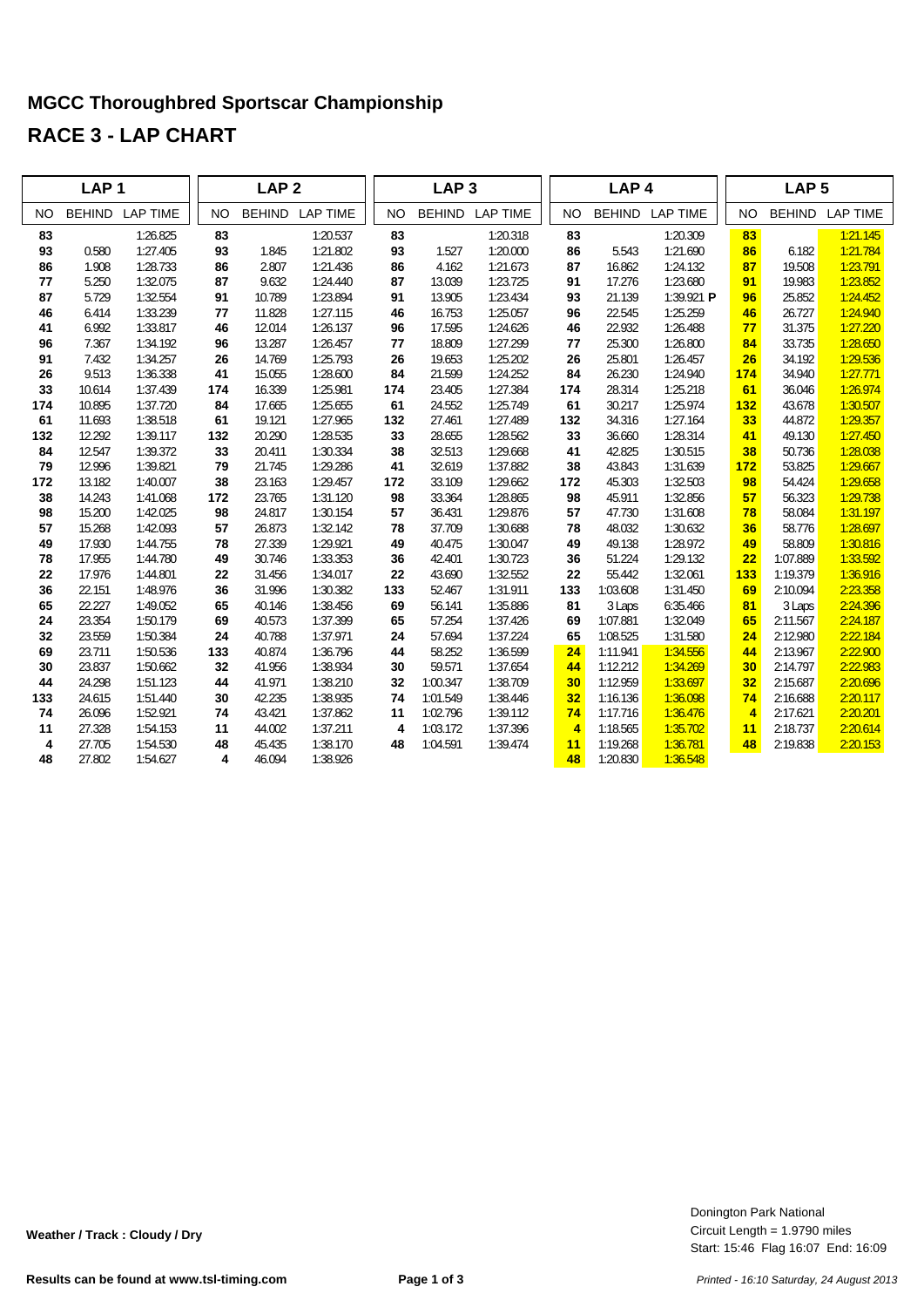|                | LAP <sub>6</sub>   |                      |                | LAP <sub>7</sub>   |                        |           | LAP <sub>8</sub> |                      |           | LAP <sub>9</sub> |                      |           | <b>LAP 10</b>      |                      |
|----------------|--------------------|----------------------|----------------|--------------------|------------------------|-----------|------------------|----------------------|-----------|------------------|----------------------|-----------|--------------------|----------------------|
| <b>NO</b>      | <b>BEHIND</b>      | <b>LAP TIME</b>      | <b>NO</b>      |                    | <b>BEHIND LAP TIME</b> | <b>NO</b> | <b>BEHIND</b>    | <b>LAP TIME</b>      | <b>NO</b> | <b>BEHIND</b>    | <b>LAP TIME</b>      | <b>NO</b> | <b>BEHIND</b>      | <b>LAP TIME</b>      |
| 83             |                    | 2:20.780             | 83             |                    | 2:11.283               | 83        |                  | 2:38.302             | 83        |                  | 1:20.148             | 83        |                    | 1:20.119             |
| 86             | 0.678              | 2:15.276             | 86             | 0.605              | 2:11.210               | 86        | 1.907            | 2:39.604             | 48        | 1 Lap            | 1:41.969             | 86        | 4.043              | 1:21.365             |
| 87             | 1.629              | 2:02.901             | 87             | 1.524              | 2:11.178               | 87        | 4.497            | 2:41.275             | 86        | 2.797            | 1:21.038             | 91        | 11.110             | 1:24.106             |
| 91             | 2.435              | 2:03.232             | 91             | 2.162              | 2:11.010               | 91        | 4.662            | 2:40.802             | 91        | 7.123            | 1:22.609             | 87        | 11.335             | 1:23.487             |
| 96             | 3.905              | 1:58.833             | 96             | 2.743              | 2:10.121               | 96        | 5.706            | 2:41.265             | 87        | 7.967            | 1:23.618             | 84        | 13.273             | 1:22.338             |
| 46             | 4.634              | 1:58.687             | 46             | 3.637              | 2:10.286               | 46        | 6.759            | 2:41.424             | 84        | 11.054           | 1:23.440             | 96        | 15.454             | 1:23.770             |
| 77             | 5.176              | 1:54.581             | 77             | 4.030              | 2:10.137               | 77        | 7.740            | 2:42.012             | 96        | 11.803           | 1:26.245             | 46        | 16.965             | 1:24.710             |
| 84             | 5.932              | 1:52.977             | 84             | 5.142              | 2:10.493               | 84        | 7.762            | 2:40.922             | 46        | 12.374           | 1:25.763             | 48        | 1 Lap              | 1:38.050             |
| 26             | 6.651              | 1:53.239             | 26             | 5.630              | 2:10.262               | 26        | 8.483            | 2:41.155             | 26        | 15.244           | 1:26.909             | 26        | 20.115             | 1:24.990             |
| 174            | 7.776              | 1:53.616             | 174            | 6.848              | 2:10.355               | 174       | 9.430            | 2:40.884             | 174       | 16.140           | 1:26.858             | 174       | 20.809             | 1:24.788             |
| 61             | 8.884              | 1:53.618             | 61             | 8.011              | 2:10.410               | 61        | 9.834            | 2:40.125             | 61        | 16.705           | 1:27.019             | 61        | 23.952             | 1:27.366             |
| 132            | 10.100             | 1:47.202             | 132            | 8.845              | 2:10.028               | 132       | 10.595           | 2:40.052             | 132       | 18.525           | 1:28.078             | 132       | 24.880             | 1:26.474             |
| 33             | 11.030             | 1:46.938             | 33             | 10.437             | 2:10.690               | 33        | 11.767           | 2:39.632             | 41        | 20.896           | 1:29.083             | 41        | 27.493             | 1:26.716             |
| 41             | 11.633             | 1:43.283             | 41             | 10.787             | 2:10.437               | 41        | 11.961           | 2:39.476             | 38        | 22.331           | 1:29.032             | 38        | 29.761             | 1:27.549             |
| 38             | 12.516             | 1:42.560             | 38             | 12.069             | 2:10.836               | 38        | 13.447           | 2:39.680             | 172       | 24.890           | 1:31.036             | 172       | 34.131             | 1:29.360             |
| 172            | 13.164             | 1:40.119             | 172            | 13.101             | 2:11.220               | 172       | 14.002           | 2:39.203             | 57        | 27.325           | 1:30.777             | 57        | 35.844             | 1:28.638             |
| 98             | 13.733             | 1:40.089             | 98             | 13.522             | 2:11.072               | 98        | 16.067           | 2:40.847             | 98        | 28.322           | 1:32.403             | 78        | 36.610             | 1:27.117             |
| 57             | 14.414             | 1:38.871             | 57             | 14.897             | 2:11.766               | 57        | 16.696           | 2:40.101             | 78        | 29.612           | 1:31.967             | 98        | 37.304             | 1:29.101             |
| 78             | 15.211             | 1:37.907             | 78             | 15.605             | 2:11.677               | 78        | 17.793           | 2:40.490             | 49        | 30.311           | 1:31.788             | 49        | 38.253             | 1:28.061             |
| 49             | 15.982             | 1:37.953             | 49             | 16.770             | 2:12.071               | 49        | 18.671           | 2:40.203             | 33        | 30.447           | 1:38.828             | 33        | 38.865             | 1:28.537             |
| 36             | 17.189             | 1:39.193             | 36             | 18.202             | 2:12.296               | 36        | 19.828           | 2:39.928             | 36        | 30.778           | 1:31.098             | 36        | 39.891             | 1:29.232             |
| 22             | 23.406             | 1:36.297             | 22             | 19.924             | 2:07.801               | 22        | 20.866           | 2:39.244             | 22        | 33.573           | 1:32.855             | 22        | 43.456             | 1:30.002             |
| 133            | 32.756             | 1:34.157             | 133            | 21.304             | 1:59.831               | 133       | 21.986           | 2:38.984             | 133       | 35.213           | 1:33.375             | 133       | 46.720             | 1:31.626             |
| 69<br>81       | 2:02.630           | 2:13.316             | 79<br>69       | 4 Laps<br>1:36.714 | 8:55.711               | 79<br>81  | 4 Laps           | 2:17.699             | 79<br>81  | 4 Laps           | 1:33.861             | 79<br>81  | 4 Laps             | 1:32.223<br>1:27.757 |
| 65             | 3 Laps<br>2:03.790 | 2:13.274<br>2:13.003 | 81             | 3 Laps             | 1:45.367<br>1:45.230   | 69        | 3 Laps<br>40.364 | 1:41.373<br>1:41.952 | 69        | 3 Laps<br>54.255 | 1:28.451<br>1:34.039 | 65        | 3 Laps<br>1:06.202 | 1:31.910             |
| 24             | 2:04.258           | 2:12.058             | 65             | 1:38.223           | 1:45.716               | 65        | 41.580           | 1:41.659             | 65        | 54.411           | 1:32.979             | 44        | 1:06.942           | 1:31.645             |
| 44             | 2:05.018           | 2:11.831             | 24             | 1:39.497           | 1:46.522               | 24        | 43.034           | 1:41.839             | 24        | 55.220           | 1:32.334             | 30        | 1:07.675           | 1:31.433             |
| 30             | 2:05.812           | 2:11.795             | 44             | 1:40.241           | 1:46.506               | 44        | 43.679           | 1:41.740             | 44        | 55.416           | 1:31.885             | 24        | 1:10.396           | 1:35.295             |
| 32             | 2:07.116           | 2:12.209             | 30             | 1:41.084           | 1:46.555               | 30        | 44.496           | 1:41.714             | 30        | 56.361           | 1:32.013             | 69        | 1:10.914           | 1:36.778             |
| 74             | 2:07.877           | 2:11.969             | 32             | 1:44.760           | 1:48.927               | 32        | 46.056           | 1:39.598             | 32        | 1:02.052         | 1:36.144             | 32        | 1:17.451           | 1:35.518             |
| $\overline{4}$ | 2:08.509           | 2:11.668             | 74             | 1:45.811           | 1:49.217               | 74        | 47.490           | 1:39.981             | 74        | 1:02.853         | 1:35.511             | 74        | 1:18.382           | 1:35.648             |
| 11             | 2:09.661           | 2:11.704             | $\overline{4}$ | 1:46.337           | 1:49.111               | 4         | 48.085           | 1:40.050             | 4         | 1:03.554         | 1:35.617             | 11        | 1:19.444           | 1:35.730             |
| 48             | 2:10.561           | 2:11.503             | 11             | 1:47.314           | 1:48.936               | 11        | 48.650           | 1:39.638             | 11        | 1:03.833         | 1:35.331             |           |                    |                      |
|                |                    |                      | 48             | 2:17.661           | 2:18.383               |           |                  |                      |           |                  |                      |           |                    |                      |
|                |                    |                      |                |                    |                        |           |                  |                      |           |                  |                      |           |                    |                      |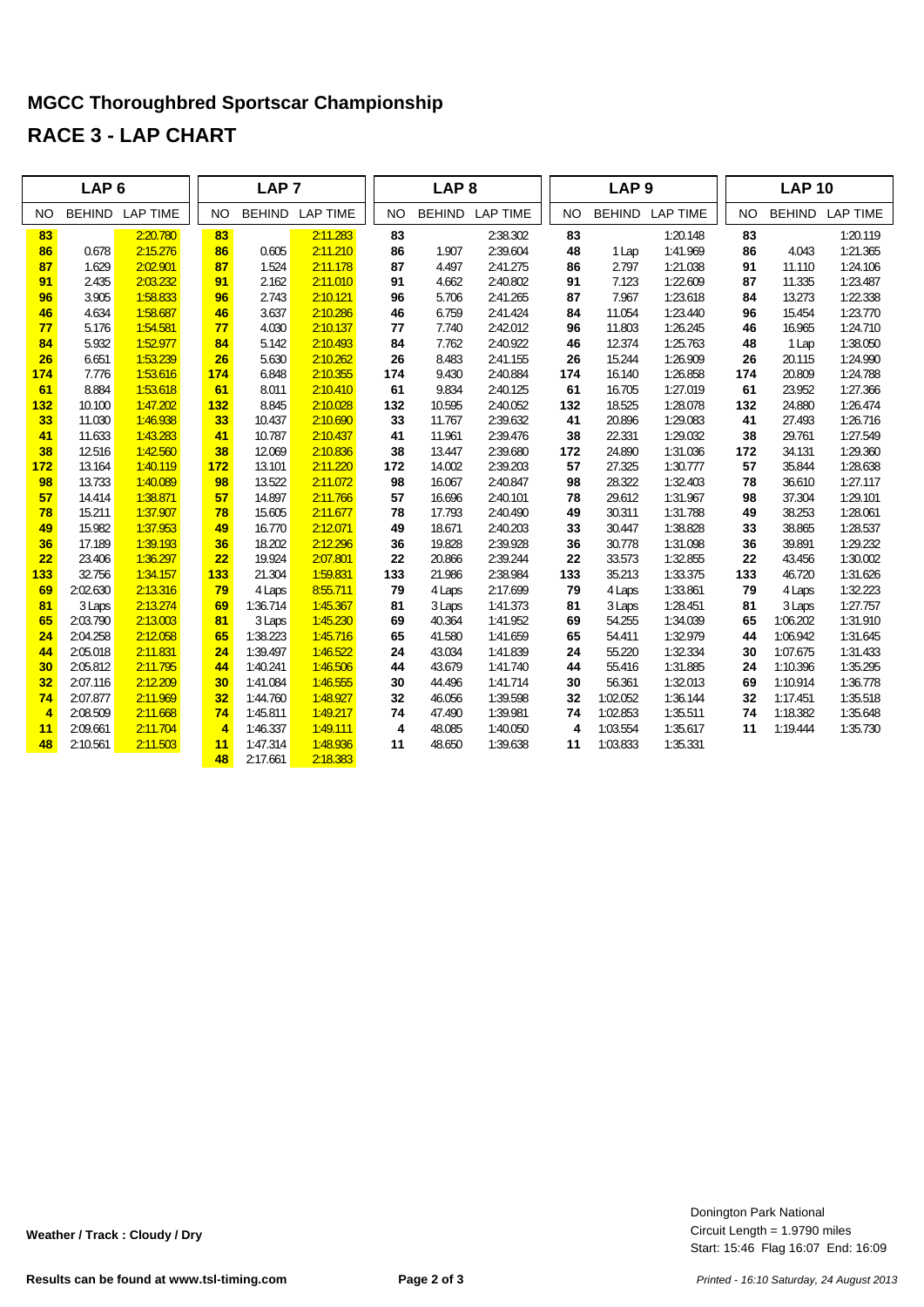|           | <b>LAP 11</b> |                        |           | <b>LAP 12</b> |                 |           | <b>LAP 13</b> |                 |
|-----------|---------------|------------------------|-----------|---------------|-----------------|-----------|---------------|-----------------|
| <b>NO</b> |               | <b>BEHIND LAP TIME</b> | <b>NO</b> |               | BEHIND LAP TIME | <b>NO</b> |               | BEHIND LAP TIME |
| 83        |               | 1:19.710               | 83        |               | 1:23.555        | 83        |               | 1:20.937        |
| 4         | 1 Lap         | 1:36.327               | 24        | 1 Lap         | 1:33.482        | 65        | 1 Lap         | 1:30.279        |
| 86        | 5.517         | 1:21.184               | 69        | 1 Lap         | 1:34.511        | 44        | 1 Lap         | 1:30.574        |
| 91        | 14.071        | 1:22.671               | 86        | 4.334         | 1:22.372        | 86        | 5.467         | 1:22.070        |
| 87        | 14.989        | 1:23.364               | 32        | 1 Lap         | 1:35.096        | 30        | 1 Lap         | 1:31.748        |
| 84        | 15.866        | 1:22.303               | 11        | 1 Lap         | 1:34.594        | 69        | 1 Lap         | 1:33.807        |
| 96        | 19.180        | 1:23.436               | 74        | 1 Lap         | 1:36.121        | 24        | 1 Lap         | 1:36.712        |
| 46        | 22.065        | 1:24.810               | 4         | 1 Lap         | 1:35.846        | 91        | 16.615        | 1:24.198        |
| 26        | 25.953        | 1:25.548               | 91        | 13.354        | 1:22.838        | 87        | 17.691        | 1:24.922        |
| 174       | 26.328        | 1:25.229               | 87        | 13.706        | 1:22.272        | 84        | 19.982        | 1:26.122        |
| 61        | 29.529        | 1:25.287               | 84        | 14.797        | 1:22.486        | 96        | 21.790        | 1:23.380        |
| 132       | 32.433        | 1:27.263               | 96        | 19.347        | 1:23.722        | 32        | 1 Lap         | 1:35.442        |
| 41        | 34.930        | 1:27.147               | 46        | 23.832        | 1:25.322        | 11        | 1 Lap         | 1:35.236        |
| 38        | 37.663        | 1:27.612               | 26        | 27.802        | 1:25.404        | 74        | 1 Lap         | 1:35.569        |
| 48        | 1 Lap         | 1:39.782               | 174       | 28.338        | 1:25.565        | 4         | 1 Lap         | 1:35.004        |
| 57        | 43.856        | 1:27.722               | 61        | 31.412        | 1:25.438        | 46        | 27.942        | 1:25.047        |
| 78        | 44.542        | 1:27.642               | 132       | 35.292        | 1:26.414        | 26        | 32.383        | 1:25.518        |
| 172       | 44.564        | 1:30.143               | 41        | 38.878        | 1:27.503        | 174       | 33.103        | 1:25.702        |
| 49        | 46.798        | 1:28.255               | 38        | 41.497        | 1:27.389        | 61        | 35.285        | 1:24.810        |
| 33        | 47.017        | 1:27.862               | 57        | 47.576        | 1:27.275        | 132       | 41.165        | 1:26.810        |
| 98        | 47.289        | 1:29.695               | 78        | 48.242        | 1:27.255        | 41        | 45.553        | 1:27.612        |
| 36        | 48.000        | 1:27.819               | 172       | 50.592        | 1:29.583        | 38        | 48.328        | 1:27.768        |
| 22        | 54.207        | 1:30.461               | 49        | 51.443        | 1:28.200        | 57        | 53.774        | 1:27.135        |
| 133       | 57.921        | 1:30.911               | 33        | 52.031        | 1:28.569        | 78        | 54.293        | 1:26.988        |
| 79        | 4 Laps        | 1:31.661               | 36        | 53.835        | 1:29.390        | 172       | 58.856        | 1:29.201        |
| 81        | 3 Laps        | 1:26.714               | 48        | 1 Lap         | 1:38.667        | 49        | 59.151        | 1:28.645        |
| 65        | 1:16.814      | 1:30.322               | 98        | 54.657        | 1:30.923        | 33        | 59.707        | 1:28.613        |
| 44        | 1:17.636      | 1:30.404               | 22        | 1:01.187      | 1:30.535        | 36        | 1:00.133      | 1:27.235        |
| 30        | 1:20.043      | 1:32.078               | 133       | 1:05.050      | 1:30.684        | 98        | 1:06.461      | 1:32.741        |
|           |               |                        | 81        | 3 Laps        | 1:26.689        | 48        | 1 Lap         | 1:37.018        |
|           |               |                        | 79        | 4 Laps        | 1:30.606        | 22        | 1:10.812      | 1:30.562        |
|           |               |                        |           |               |                 | 133       | 1:14.267      | 1:30.154        |
|           |               |                        |           |               |                 | 81        | 3 Laps        | 1:29.227        |
|           |               |                        |           |               |                 | 79        | 4 Laps        | 1:30.423        |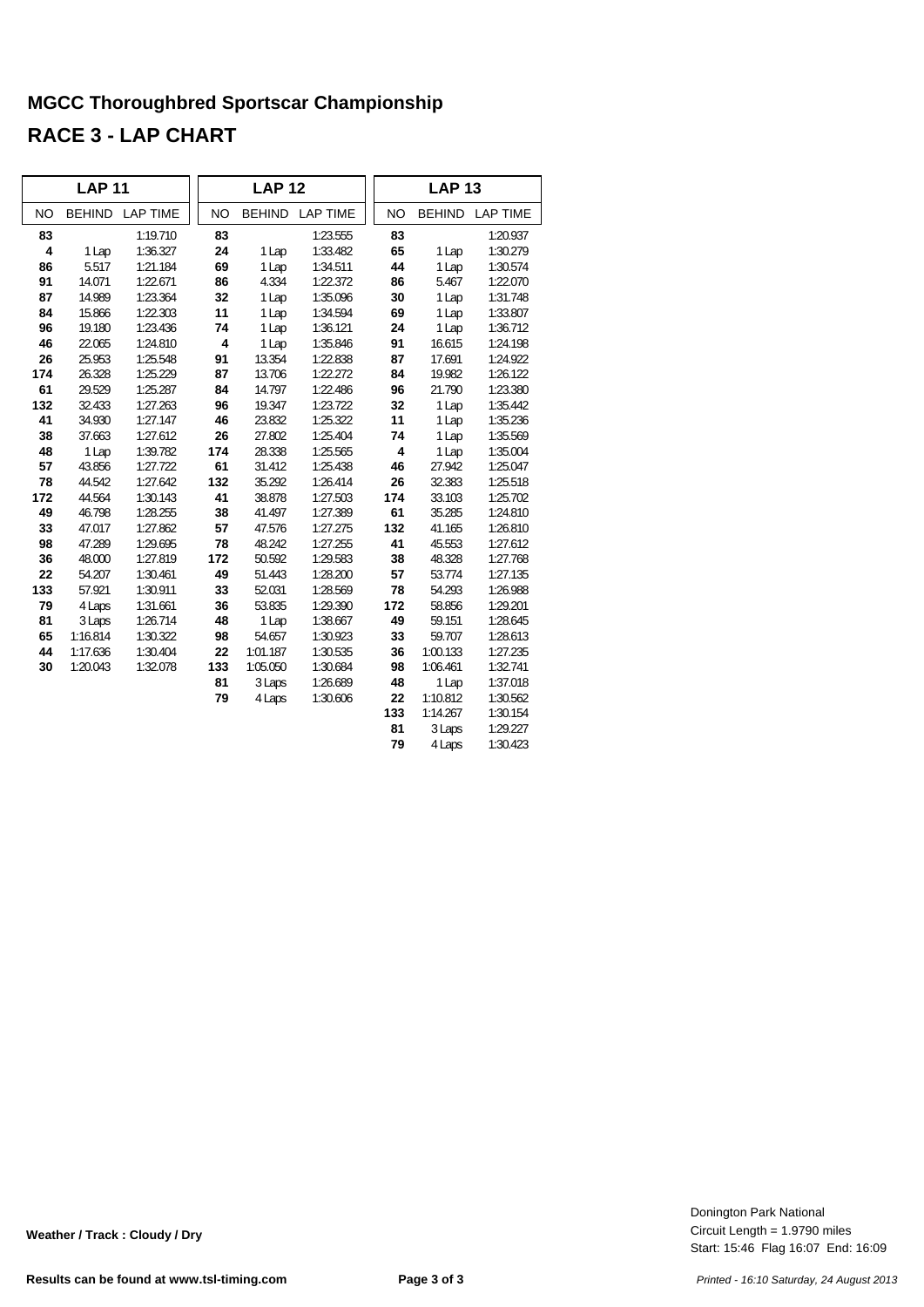|  | DIFF = Difference To Personal Best Lap |  |  |  |  |
|--|----------------------------------------|--|--|--|--|
|--|----------------------------------------|--|--|--|--|

| P1             | 83                                | <b>Robert SPENCER</b> |                |                              |
|----------------|-----------------------------------|-----------------------|----------------|------------------------------|
| LAP            | <b>LAP TIME</b>                   | DIFF                  | MPH            | TIME OF DAY                  |
| $1 -$          | 1:26.825                          | 7.115                 | 82.05          | 15:48:18.454                 |
| 2 -            | 1:20.537                          | 0.827                 | 88.46          | 15:49:38.991                 |
| 3 -            | 1:20.318                          | 0.608                 | 88.70          | 15:50:59.309                 |
| $4 -$          | 1:20.309                          | 0.599                 | 88.71          | 15:52:19.618                 |
| $5 -$          | 1:21.145                          | 1.435                 | 87.80          | 15:53:40.763                 |
| $6 -$          | 2:20.780                          | 1:01.070              | 50.60          | 15.56.01.543                 |
| $7 -$          | 2:11.283                          | 51.573                | 54.26          | 15:58:12.826                 |
| 8 -            | 2:38.302                          | 1:18.592              | 45.00          | 16:00:51.128<br>16:02:11.276 |
| 9 -<br>$10 -$  | $1:20.148$ (3)<br>1:20.119<br>(2) | 0.438<br>0.409        | 88.89<br>88.92 | 16:03:31.395                 |
| $11 -$         | 1:19.710(1)                       |                       | 89.38          | 16:04:51.105                 |
| $12 -$         | 1:23.555                          | 3.845                 | 85.26          | 16:06:14.660                 |
| $13 -$         | 1:20.937                          | 1.227                 | 88.02          | 16:07:35.597                 |
| P <sub>2</sub> | <b>Neil FOWLER</b><br>86          |                       |                |                              |
| LAP            | <b>LAP TIME</b>                   | DIFF                  | MPH            | TIME OF DAY                  |
| 1 -            | 1:28.733                          | 7.695                 | 80.29          | 15:48:20.362                 |
| 2 -            | 1:21.436                          | 0.398                 | 87.48          | 15:49:41.798                 |
| 3 -            | 1:21.673                          | 0.635                 | 87.23          | 15:51:03.471                 |
| $4 -$          | 1:21.690                          | 0.652                 | 87.21          | 15:52:25.161                 |
| $5 -$          | 1:21.784                          | 0.746                 | 87.11          | 15:53:46.945                 |
| $6 -$          | 2:15.276                          | 54.238                | 52.66          | 15:56:02.221                 |
| $7 -$          | 2:11.210                          | 50.172                | 54.29          | 15:58:13.431                 |
| 8 -            | 2:39.604                          | 1:18.566              | 44.63          | 16:00:53.035                 |
| $9-$           | 1:21.038(1)                       |                       | 87.91          | 16:02:14.073                 |
| $10 -$         | 1:21.365<br>(3)                   | 0.327                 | 87.56          | 16:03:35.438                 |
| 11 -           | 1:21.184<br>(2)                   | 0.146                 | 87.75          | 16:04:56.622                 |
| $12 -$         | 1:22.372                          | 1.334                 | 86.49          | 16:06:18.994                 |
| $13 -$         | 1:22.070                          | 1.032                 | 86.81          | 16:07:41.064                 |
| P3             | lan PRIOR<br>91                   |                       |                |                              |
| LAP            | <b>LAP TIME</b>                   | DIFF                  | <b>MPH</b>     | TIME OF DAY                  |
| $1 -$          | 1:34.257                          | 11.648                | 75.58          | 15:48:25.886                 |
| 2 -            | 1:23.894                          | 1.285                 | 84.92          | 15:49:49.780                 |
| 3 -<br>$4 -$   | 1:23.434<br>1:23.680              | 0.825<br>1.071        | 85.39<br>85.14 | 15:51:13.214<br>15:52:36.894 |
| $5 -$          | 1:23.852                          | 1.243                 | 84.96          | 15:54:00.746                 |
| $6 -$          | 2:03.232                          |                       |                |                              |
| $7 -$          |                                   |                       |                |                              |
|                |                                   | 40.623                | 57.81          | 15:56:03.978                 |
| 8 -            | 2:11.010<br>2:40.802              | 48.401<br>1:18.193    | 54.38          | 15:58:14.988<br>16:00:55.790 |
| 9 -            |                                   |                       | 44.30<br>86.24 | 16:02:18.399                 |
| $10 -$         | 1:22.609(1)<br>1:24.106           | 1.497                 | 84.71          | 16:03:42.505                 |
| $11 -$         | 1:22.671<br>(2)                   | 0.062                 | 86.18          | 16:05:05.176                 |
| 12 -           | 1:22.838<br>(3)                   | 0.229                 | 86.00          | 16:06:28.014                 |
| 13 -           | 1:24.198                          | 1.589                 | 84.61          | 16:07:52.212                 |
| <b>P4</b>      | 87                                | <b>Joe PARRINGTON</b> |                |                              |
| LAP            | <b>LAP TIME</b>                   | DIFF                  | <b>MPH</b>     | TIME OF DAY                  |
| 1 -            | 1:32.554                          | 10.282                | 76.97          | 15:48:24.183                 |
| 2 -            | 1:24.440                          | 2.168                 | 84.37          | 15:49:48.623                 |
| 3 -            | 1:23.725                          | 1.453                 | 85.09          | 15:51:12.348                 |
| 4 -            | 1:24.132                          | 1.860                 | 84.68          | 15:52:36.480                 |
| $5 -$          | 1:23.791                          | 1.519                 | 85.02          | 15:54:00.271                 |
| $6 -$          | 2:02.901                          | 40.629                | 57.97          | 15:56:03.172                 |
| $7 -$          | 2:11.178                          | 48.906                | 54.31          | 15:58:14.350                 |
| 8 -            | 2:41.275                          | 1:19.003              | 44.17          | 16:00:55.625                 |
| 9 -<br>$10 -$  | 1:23.618<br>1:23.487<br>(3)       | 1.346<br>1.215        | 85.20<br>85.33 | 16:02:19.243<br>16:03:42.730 |

**Weather / Track : Cloudy / Dry**

|            | To Personal Best Lap |                                |                                              | $DIFF =$             |
|------------|----------------------|--------------------------------|----------------------------------------------|----------------------|
|            | <b>pert SPENCER</b>  |                                |                                              | $12 -$               |
|            |                      |                                |                                              | $13 -$               |
| $\equiv$   | <b>DIFF</b>          | <b>MPH</b>                     | <b>TIME OF DAY</b>                           | P <sub>5</sub>       |
|            | 7.115<br>0.827       | 82.05<br>88.46                 | 15:48:18.454<br>15:49:38.991                 | LAP                  |
|            | 0.608<br>0.599       | 88.70<br>88.71                 | 15:50:59.309<br>15:52:19.618                 | 1 -                  |
|            | 1.435<br>1:01.070    | 87.80<br>50.60                 | 15:53:40.763<br>15:56:01.543                 | $2-$<br>$3 -$<br>4 - |
|            | 51.573<br>1:18.592   | 54.26<br>45.00                 | 15.58.12.826<br>16:00:51.128                 | $5 -$<br>$6 -$       |
| (3)<br>(2) | 0.438<br>0.409       | 88.89<br>88.92                 | 16:02:11.276<br>16:03:31.395                 | $7 -$<br>8 -         |
| (1)        | 3.845                | 89.38<br>85.26                 | 16:04:51.105<br>16:06:14.660                 | $9 -$                |
|            | 1.227                | 88.02                          | 16:07:35.597                                 | $10 -$<br>$11 -$     |
|            | <b>I FOWLER</b>      |                                |                                              | $12 -$<br>$13 -$     |
| $\equiv$   | <b>DIFF</b>          | <b>MPH</b>                     | TIME OF DAY                                  |                      |
|            | 7.695                | 80.29                          | 15:48:20.362                                 | P6                   |
|            | 0.398                | 87.48                          | 15:49:41.798                                 | LAP                  |
|            | 0.635<br>0.652       | 87.23<br>87.21                 | 15:51:03.471<br>15:52:25.161                 | $1 -$<br>$2 -$       |
|            | 0.746<br>54.238      | 87.11<br>52.66                 | 15:53:46.945<br>15:56:02.221                 | $3 -$<br>4 -         |
| (1)        | 50.172<br>1:18.566   | 54.29<br>44.63<br><b>87 Q1</b> | 15:58:13.431<br>16:00:53.035<br>16:02:14 073 | $5 -$<br>$6 -$       |
|            |                      |                                |                                              |                      |

| $5 -$          | 1:28.650                   | 6.347                | 80.36          | 15:54:14.498                 |
|----------------|----------------------------|----------------------|----------------|------------------------------|
| $6 -$          | 1:52.977                   | 30.674               | 63.06          | 15:56:07.475                 |
| $7 -$          | 2:10.493                   | 48.190               | 54.59          | 15:58:17.968                 |
| 8 -            | 2:40.922                   | 1:18.619             | 44.27          | 16:00:58.890                 |
| $9 -$          | 1:23.440                   | 1.137                | 85.38          | 16:02:22.330                 |
| $10 -$         | 1:22.338<br>(2)            | 0.035                | 86.52          | 16:03:44.668                 |
| $11 -$         | 1:22.303<br>(1)            |                      | 86.56          | 16:05:06.971                 |
| $12 -$         | 1:22.486<br>(3)            | 0.183                | 86.37          | 16:06:29.457                 |
| $13 -$         | 1:26.122                   | 3.819                | 82.72          | 16:07:55.579                 |
| P6             | <b>John ELLISON</b><br>96  |                      |                |                              |
| LAP            | <b>LAP TIME</b>            | <b>DIFF</b>          | <b>MPH</b>     | <b>TIME OF DAY</b>           |
| $1 -$          | 1:34.192                   | 10.812               | 75.63          | 15:48:25.821                 |
| $2 -$          | 1:26.457                   | 3.077                | 82.40          | 15:49:52.278                 |
| $3 -$          | 1:24.626                   | 1.246                | 84.18          | 15:51:16.904                 |
| 4 -            | 1:25.259                   | 1.879                | 83.56          | 15:52:42.163                 |
| $5 -$          | 1:24.452                   | 1.072                | 84.36          | 15:54:06.615                 |
| $6 -$          | 1:58.833                   | 35.453               | 59.95          | 15:56:05.448                 |
| $7 -$          | 2:10.121                   | 46.741               | 54.75          | 15:58:15.569                 |
| 8 -            | 2:41.265                   | 1:17.885             | 44.17          | 16:00:56.834                 |
| $9 -$          | 1:26.245                   | 2.865                | 82.60          | 16:02:23.079                 |
| $10 -$         | 1:23.770                   | 0.390                | 85.05          | 16:03:46.849                 |
| 11 -           | 1:23.436<br>(2)            | 0.056                | 85.39          | 16:05:10.285                 |
| $12 -$         | 1:23.722<br>(3)            | 0.342                | 85.09          | 16:06:34.007                 |
| 13 -           | 1:23.380(1)                |                      | 85.44          | 16:07:57.387                 |
|                |                            |                      |                |                              |
| P7             | <b>Simon CRIPPS</b><br>46  |                      |                |                              |
| LAP            | <b>LAP TIME</b>            | <b>DIFF</b>          | <b>MPH</b>     | <b>TIME OF DAY</b>           |
| $1 -$          |                            | 8.529                |                | 15:48:24.868                 |
| $2 -$          | 1:33.239<br>1:26.137       | 1.427                | 76.41<br>82.71 | 15:49:51.005                 |
| 3 -            | 1:25.057                   | 0.347                | 83.76          | 15:51:16.062                 |
| 4 -            | 1:26.488                   | 1.778                | 82.37          | 15:52:42.550                 |
| $5 -$          |                            |                      | 83.87          | 15:54:07.490                 |
| $6 -$          | 1:24.940(3)<br>1:58.687    | 0.230<br>33.977      | 60.02          | 15:56:06.177                 |
| $7 -$          | 2:10.286                   | 45.576               | 54.68          | 15:58:16.463                 |
| 8 -            | 2:41.424                   | 1:16.714             | 44.13          | 16:00:57.887                 |
| $9 -$          | 1:25.763                   | 1.053                | 83.07          | 16:02:23.650                 |
| 10 -           | 1:24.710(1)                |                      | 84.10          | 16:03:48.360                 |
| $11 -$         | 1:24.810<br>(2)            | 0.100                | 84.00          | 16:05:13.170                 |
| $12 -$         | 1:25.322                   | 0.612                | 83.50          | 16:06:38.492                 |
| $13 -$         | 1:25.047                   | 0.337                | 83.77          | 16:08:03.539                 |
| P8             | 26                         | <b>Peter BARNARD</b> |                |                              |
| LAP            | <b>LAP TIME</b>            | <b>DIFF</b>          | <b>MPH</b>     | <b>TIME OF DAY</b>           |
| $1 -$          |                            |                      |                |                              |
|                | 1:36.338                   | 11.348               | 73.95          | 15:48:27.967                 |
| $2 -$<br>$3 -$ | 1:25.793                   | 0.803                | 83.04          | 15:49:53.760                 |
| 4 -            | $1:25.202$ (2)<br>1:26.457 | 0.212<br>1.467       | 83.62<br>82.40 | 15:51:18.962<br>15:52:45.419 |

6 - 1:53.239 28.249 62.91 15:56:08.194 7 - 2:10.262 - 45.272 - 54.69 <mark>- 15:58:18.456</mark><br>1116.165 - 44.20 - 16:00:59.611 - 16:00

Difference To Personal Best Lap

**P5 84 Ollie NEAVES**

**1:22.272 (1) 86.59 16:06:28.366**<br>1:24.922 2.650 83.89 16:07:53.288

LAP TIME DIFF MPH TIME OF DAY 1:39.372 17.069 71.69 15:48:31.001 1:25.655 3.352 83.17 15:49:56.656<br>1:24.252 1.949 84.56 15:51:20.908 3 - 1:24.252 1.949 15:51:20.908 84.56 1:24.940 2.637 83.87 15:52:45.848<br><mark>1:28.650</mark> 6.347 80.36 <mark>1:5:54:14.498</mark>

16:07:53.288

Start: 15:46 Flag 16:07 End: 16:09 Circuit Length = 1.9790 miles Donington Park National

16:00:59.611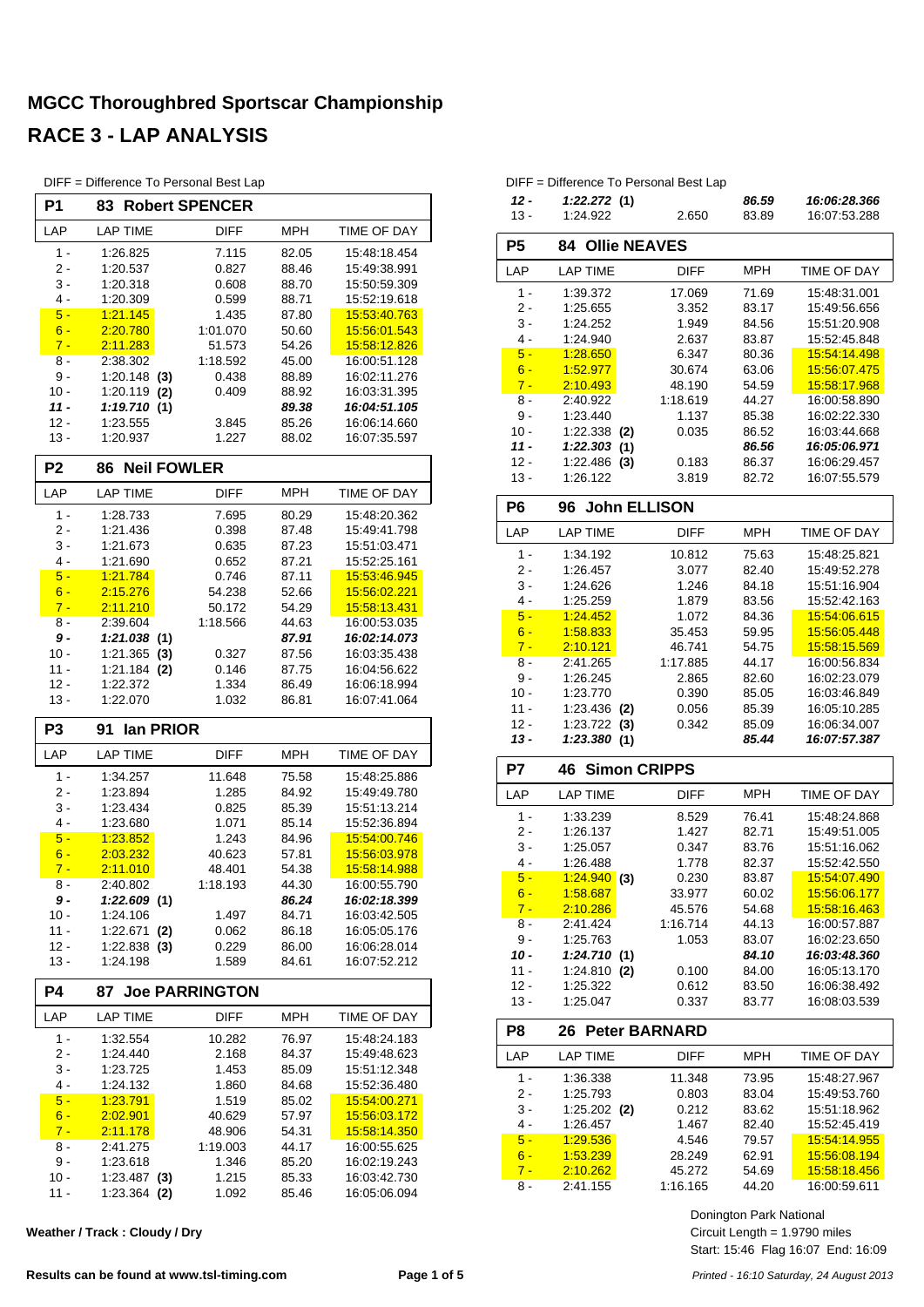|                | DIFF = Difference To Personal Best Lap |                  |                |                              |
|----------------|----------------------------------------|------------------|----------------|------------------------------|
| 9 -            | 1:26.909                               | 1.919            | 81.97          | 16:02:26.520                 |
| $10 -$         | 1:24.990(1)                            |                  | 83.82          | 16:03:51.510                 |
| $11 -$         | 1:25.548                               | 0.558            | 83.28          | 16:05:17.058                 |
| $12 -$         | $1:25.404$ (3)                         | 0.414            | 83.42          | 16:06:42.462                 |
| $13 -$         | 1:25.518                               | 0.528            | 83.31          | 16:08:07.980                 |
| P <sub>9</sub> | <b>174 Christian MARX</b>              |                  |                |                              |
| LAP            | <b>LAP TIME</b>                        | <b>DIFF</b>      | <b>MPH</b>     | TIME OF DAY                  |
| $1 -$          | 1:37.720                               | 12.932           | 72.90          | 15:48:29.349                 |
| 2 -            | 1:25.981                               | 1.193            | 82.86          | 15:49:55.330                 |
| 3 -            | 1:27.384                               | 2.596            | 81.53          | 15:51:22.714                 |
| 4 -            | 1:25.218<br>(2)                        | 0.430            | 83.60          | 15:52:47.932                 |
| $5 -$          | 1:27.771                               | 2.983            | 81.17          | 15:54:15.703                 |
| $6 -$<br>$7 -$ | 1:53.616<br>2:10.355                   | 28.828<br>45.567 | 62.70<br>54.65 | 15:56:09.319<br>15:58:19.674 |
| 8 -            | 2:40.884                               | 1:16.096         | 44.28          | 16:01:00.558                 |
| 9 -            | 1:26.858                               | 2.070            | 82.02          | 16:02:27.416                 |
| 10 -           | 1:24.788(1)                            |                  | 84.02          | 16:03:52.204                 |
| $11 -$         | $1:25.229$ (3)                         | 0.441            | 83.59          | 16:05:17.433                 |
| $12 -$         | 1:25.565                               | 0.777            | 83.26          | 16:06:42.998                 |
| 13 -           | 1:25.702                               | 0.914            | 83.13          | 16:08:08.700                 |
| <b>P10</b>     | <b>Tim FALCE</b><br>61                 |                  |                |                              |
| LAP            | <b>LAP TIME</b>                        | <b>DIFF</b>      | <b>MPH</b>     | TIME OF DAY                  |
| $1 -$          | 1:38.518                               | 13.708           | 72.31          | 15:48:30.147                 |
| 2 -            | 1:27.965                               | 3.155            | 80.99          | 15:49:58.112                 |
| 3 -            | 1:25.749                               | 0.939            | 83.08          | 15:51:23.861                 |
| 4 -            | 1:25.974                               | 1.164            | 82.86          | 15:52:49.835                 |
| $5 -$          | 1:26.974                               | 2.164            | 81.91          | 15:54:16.809                 |
| $6 -$          | 1:53.618                               | 28.808           | 62.70          | 15:56:10.427                 |
| $7 -$          | 2:10.410                               | 45.600           | 54.63          | 15:58:20.837                 |
| 8 -            | 2:40.125                               | 1:15.315         | 44.49          | 16:01:00.962                 |
|                |                                        |                  |                |                              |
| 9 -            | 1:27.019                               | 2.209            | 81.87          | 16:02:27.981                 |
| 10 -           | 1:27.366                               | 2.556            | 81.54          | 16:03:55.347                 |
| $11 -$         | 1:25.287<br>(2)                        | 0.477            | 83.53          | 16:05:20.634                 |
| 12 -<br>13 -   | 1:25.438<br>(3)<br>1:24.810(1)         | 0.628            | 83.38<br>84.00 | 16:06:46.072<br>16:08:10.882 |
| <b>P11</b>     |                                        |                  |                |                              |
|                | 132 Mario NEUMANN                      |                  | <b>MPH</b>     | TIME OF DAY                  |
| LAP            | <b>LAP TIME</b>                        | DIFF             |                |                              |
| $1 -$          | 1:39.117                               | 12.703           | 71.88          | 15:48:30.746                 |
| 2 -            | 1:28.535                               | 2.121            | 80.47          | 15:49:59.281                 |
| $3 -$<br>4 -   | 1:27.489<br>1:27.164                   | 1.075<br>0.750   | 81.43<br>81.73 | 15:51:26.770<br>15:52:53.934 |
| $5 -$          | <u>1:30.507</u>                        | 4.093            | 78.71          | 15:54:24.441                 |
| $6 -$          | <u>1:47.202</u>                        | 20.788           | 66.45          | 15:56:11.643                 |
| $7 -$          | <u>2:10.028</u>                        | 43.614           | 54.79          | <u>15:58:21.671</u>          |
| 8 -            | 2:40.052                               | 1:13.638         | 44.51          | 16:01:01.723                 |
| 9 -            | 1:28.078                               | 1.664            | 80.89          | 16:02:29.801                 |
| 10 -           | $1:26.474$ (2)                         | 0.060            | 82.39          | 16:03:56.275                 |
| $11 -$         | 1:27.263                               | 0.849            | 81.64          | 16:05:23.538                 |
| 12 -           | 1:26.414(1)                            |                  | 82.44          | 16:06:49.952                 |
| 13 -           | 1:26.810(3)                            | 0.396            | 82.07          | 16:08:16.762                 |
| <b>P12</b>     | <b>Babak FARSIAN</b><br>41             |                  |                |                              |
| LAP            | <b>LAP TIME</b>                        | DIFF             | MPH            | TIME OF DAY                  |
| $1 -$          | 1:33.817                               | 7.101            | 75.94          | 15:48:25.446                 |
| $2 -$          | 1:28.600                               | 1.884            | 80.41          | 15:49:54.046                 |
| 3 -            | 1:37.882                               | 11.166           | 72.78          | 15:51:31.928                 |
| 4 -<br>$5 -$   | 1:30.515<br>1:27.450(3)                | 3.799<br>0.734   | 78.71<br>81.47 | 15:53:02.443<br>15:54:29.893 |

| Weather / Track: Cloudy / Dry |  |  |  |  |
|-------------------------------|--|--|--|--|
|-------------------------------|--|--|--|--|

|                 | DIFF = Difference To Personal Best Lap |                       |                |                              |
|-----------------|----------------------------------------|-----------------------|----------------|------------------------------|
| $6 -$           | 1:43.283                               | 16.567                | 68.98          | 15.56.13.176                 |
| $7 -$           | 2:10.437                               | 43.721                | 54.62          | 15.58:23.613                 |
| 8 -             | 2:39.476                               | 1:12.760              | 44.67          | 16:01:03.089                 |
| 9 -             | 1:29.083                               | 2.367                 | 79.97          | 16:02:32.172                 |
| 10 -            | 1:26.716(1)                            |                       | 82.16          | 16:03:58.888                 |
| 11 -            | 1:27.147<br>(2)                        | 0.431                 | 81.75          | 16:05:26.035                 |
| $12 -$          | 1:27.503                               | 0.787                 | 81.42          | 16:06:53.538                 |
| 13 -            | 1:27.612                               | 0.896                 | 81.32          | 16:08:21.150                 |
| <b>P13</b>      | <b>38 Neil CAWTHORN</b>                |                       |                |                              |
| LAP             | <b>LAP TIME</b>                        | <b>DIFF</b>           | <b>MPH</b>     | <b>TIME OF DAY</b>           |
| $1 -$           | 1:41.068                               | 13.679                | 70.49          | 15:48:32.697                 |
| $2-$            | 1:29.457                               | 2.068                 | 79.64          | 15:50:02.154                 |
| 3 -             | 1:29.668                               | 2.279                 | 79.45          | 15:51:31.822                 |
| $4 -$           | 1:31.639                               | 4.250                 | 77.74          | 15:53:03.461                 |
| $5 -$           | 1:28.038                               | 0.649                 | 80.92          | 15:54:31.499                 |
| $6 -$           | 1:42.560                               | 15.171                | 69.46          | 15:56:14.059                 |
| $7 -$           | 2:10.836                               | 43.447                | 54.45          | 15:58:24.895                 |
| 8 -             | 2:39.680                               | 1:12.291              | 44.61          | 16:01:04.575                 |
| 9 -             | 1:29.032                               | 1.643                 | 80.02          | 16:02:33.607                 |
| $10 -$          | 1:27.549<br>(2)                        | 0.160                 | 81.37          | 16:04:01.156                 |
| $11 -$          | 1:27.612<br>(3)                        | 0.223                 | 81.32          | 16:05:28.768                 |
| $12 -$          | 1:27.389 (1)                           |                       | 81.52          | 16:06:56.157                 |
| $13 -$          | 1:27.768                               | 0.379                 | 81.17          | 16:08:23.925                 |
| P <sub>14</sub> | 57 Alan CHARLTON                       |                       |                |                              |
| LAP             | <b>LAP TIME</b>                        | <b>DIFF</b>           | MPH            | TIME OF DAY                  |
| $1 -$           | 1:42.093                               | 14.958                | 69.78          | 15:48:33.722                 |
| $2 -$           | 1:32.142                               | 5.007                 | 77.32          | 15:50:05.864                 |
| 3 -             | 1:29.876                               | 2.741                 | 79.27          | 15:51:35.740                 |
| $4 -$           | 1:31.608                               | 4.473                 | 77.77          | 15:53:07.348                 |
| $5 -$           | 1:29.738                               | 2.603                 | 79.39          | 15:54:37.086                 |
| $6 -$           | 1:38.871                               | 11.736                | 72.05          | 15:56:15.957                 |
| $7 -$           | 2:11.766                               | 44.631                | 54.07          | 15:58:27.723                 |
| 8 -             | 2:40.101                               | 1:12.966              | 44.50          | 16:01:07.824                 |
| 9 -             | 1:30.777                               | 3.642                 | 78.48          | 16:02:38.601                 |
| $10 -$          | 1:28.638                               | 1.503                 | 80.37          | 16:04:07.239                 |
| 11 -            | 1:27.722<br>(3)                        | 0.587                 | 81.21          | 16:05:34.961                 |
| 12 -<br>13 -    | 1:27.275<br>(2)<br>1:27.135(1)         | 0.140                 | 81.63<br>81.76 | 16:07:02.236<br>16:08:29.371 |
| P <sub>15</sub> | 78                                     | <b>David MCDONALD</b> |                |                              |
| LAP             | <b>LAP TIME</b>                        | DIFF                  | MPH            | TIME OF DAY                  |
| 1 -             | 1:44.780                               | 17.792                | 67.99          | 15:48:36.409                 |
| 2 -             | 1:29.921                               | 2.933                 | 79.23          | 15:50:06.330                 |
| 3 -             | 1:30.688                               | 3.700                 | 78.56          | 15:51:37.018                 |
| 4 -             | 1:30.632                               | 3.644                 | 78.61          | 15:53:07.650                 |
| $5 -$           | <u>1:31.197</u>                        | 4.209                 | 78.12          | 15:54:38.847                 |
| $6 -$           | 1:37.907                               | 10.919                | 72.76          | 15:56:16.754                 |
| $7 -$           | 2:11.677                               | 44.689                | 54.10          | 15.58.28.431                 |
| 8 -             | 2:40.490                               | 1:13.502              | 44.39          | 16:01:08.921                 |
| 9 -             | 1:31.967                               | 4.979                 | 77.46          | 16:02:40.888                 |
| 10 -            | $1:27.117$ (2)                         | 0.129                 | 81.78          | 16:04:08.005                 |
| 11 -            | 1:27.642                               | 0.654                 | 81.29          | 16:05:35.647                 |
| $12 -$          | 1:27.255<br>(3)                        | 0.267                 | 81.65          | 16:07:02.902                 |
| 13 -            | 1:26.988(1)                            |                       | 81.90          | 16:08:29.890                 |
| <b>P16</b>      | <b>172 Robert HAMILTON</b>             |                       |                |                              |
|                 |                                        |                       |                |                              |
| LAP             | <b>LAP TIME</b>                        | <b>DIFF</b>           | MPH            | TIME OF DAY                  |
| 1 -             | 1:40.007<br>1:31.120                   | 10.806<br>1.919       | 71.24<br>78.18 | 15:48:31.636                 |

Start: 15:46 Flag 16:07 End: 16:09 Circuit Length = 1.9790 miles Donington Park National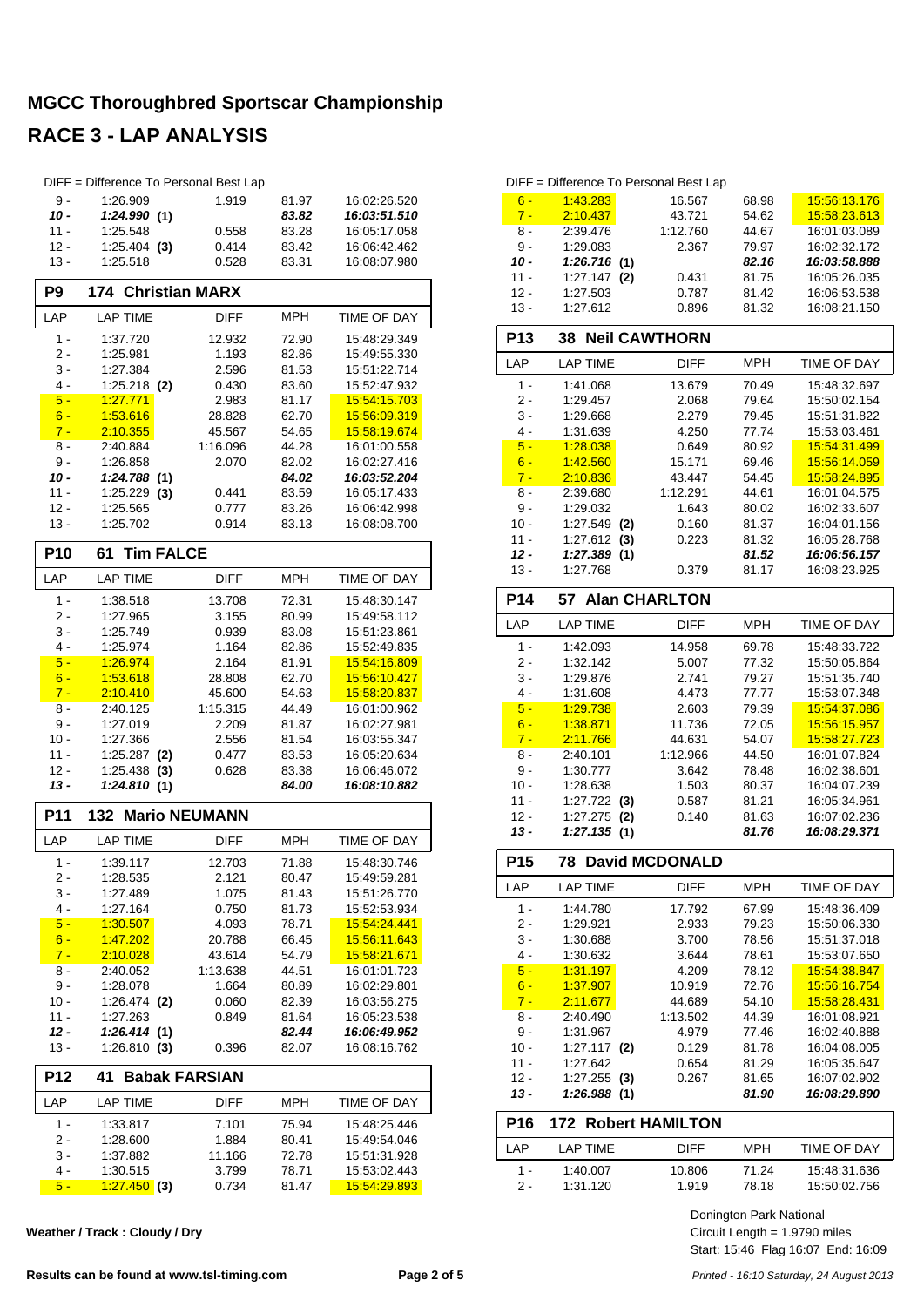| DIFF = Difference To Personal Best Lap |                          |     |                     |                |                              |  |  |  |  |  |  |
|----------------------------------------|--------------------------|-----|---------------------|----------------|------------------------------|--|--|--|--|--|--|
| 3 -                                    | 1:29.662                 |     | 0.461               | 79.46          | 15:51:32.418                 |  |  |  |  |  |  |
| 4 -                                    | 1:32.503                 |     | 3.302               | 77.02          | 15:53:04.921                 |  |  |  |  |  |  |
| $5 -$                                  | 1:29.667                 |     | 0.466               | 79.45          | 15:54:34.588                 |  |  |  |  |  |  |
| $6 -$                                  | <u>1:40.119</u>          |     | 10.918              | 71.16          | 15:56:14.707                 |  |  |  |  |  |  |
| $7 -$                                  | 2:11.220                 |     | 42.019              | 54.29          | 15:58:25.927                 |  |  |  |  |  |  |
| 8 -                                    | 2:39.203                 |     | 1:10.002            | 44.75          | 16:01:05.130                 |  |  |  |  |  |  |
| 9 -<br>$10 -$                          | 1:31.036                 |     | 1.835               | 78.26          | 16:02:36.166                 |  |  |  |  |  |  |
| 11 -                                   | 1:29.360<br>1:30.143     | (2) | 0.159<br>0.942      | 79.72<br>79.03 | 16:04:05.526<br>16:05:35.669 |  |  |  |  |  |  |
| $12 -$                                 | 1:29.583                 | (3) | 0.382               | 79.53          | 16:07:05.252                 |  |  |  |  |  |  |
| 13 -                                   | 1:29.201                 | (1) |                     | 79.87          | 16:08:34.453                 |  |  |  |  |  |  |
| <b>P17</b>                             | <b>Mark SCOTT</b><br>49  |     |                     |                |                              |  |  |  |  |  |  |
| LAP                                    | <b>LAP TIME</b>          |     | <b>DIFF</b>         | MPH            | TIME OF DAY                  |  |  |  |  |  |  |
| $1 -$                                  | 1:44.755                 |     | 16.694              | 68.01          | 15:48:36.384                 |  |  |  |  |  |  |
| 2 -                                    | 1:33.353                 |     | 5.292               | 76.31          | 15:50:09.737                 |  |  |  |  |  |  |
| 3 -                                    | 1:30.047                 |     | 1.986               | 79.12          | 15:51:39.784                 |  |  |  |  |  |  |
| 4 -                                    | 1:28.972                 |     | 0.911               | 80.07          | 15:53:08.756                 |  |  |  |  |  |  |
| $5 -$                                  | 1:30.816                 |     | 2.755               | 78.45          | 15:54:39.572                 |  |  |  |  |  |  |
| $6 -$                                  | 1:37.953                 |     | 9.892               | 72.73          | 15:56:17.525                 |  |  |  |  |  |  |
| $7 -$                                  | 2:12.071                 |     | 44.010              | 53.94          | 15:58:29.596                 |  |  |  |  |  |  |
| 8 -                                    | 2:40.203                 |     | 1:12.142            | 44.47          | 16:01:09.799                 |  |  |  |  |  |  |
| 9 -                                    | 1:31.788                 |     | 3.727               | 77.62          | 16:02:41.587                 |  |  |  |  |  |  |
| $10 -$                                 | 1:28.061                 | (1) |                     | 80.90          | 16:04:09.648                 |  |  |  |  |  |  |
| $11 -$                                 | 1:28.255                 | (3) | 0.194               | 80.72          | 16:05:37.903                 |  |  |  |  |  |  |
| 12 -                                   | 1:28.200                 | (2) | 0.139               | 80.77          | 16:07:06.103                 |  |  |  |  |  |  |
| $13 -$                                 | 1:28.645                 |     | 0.584               | 80.37          | 16:08:34.748                 |  |  |  |  |  |  |
| <b>P18</b>                             | 33                       |     | <b>Max CAWTHORN</b> |                |                              |  |  |  |  |  |  |
| LAP                                    | <b>LAP TIME</b>          |     | <b>DIFF</b>         | MPH            | TIME OF DAY                  |  |  |  |  |  |  |
| $1 -$                                  | 1:37.439                 |     | 9.577               | 73.11          | 15:48:29.068                 |  |  |  |  |  |  |
| 2 -                                    | 1:30.334                 |     | 2.472               | 78.86          | 15:49:59.402                 |  |  |  |  |  |  |
| 3 -                                    | 1:28.562                 |     | 0.700               | 80.44          | 15:51:27.964                 |  |  |  |  |  |  |
| 4 -                                    | 1:28.314                 | (2) |                     |                |                              |  |  |  |  |  |  |
| $5 -$                                  |                          |     | 0.452               | 80.67          | 15:52:56.278                 |  |  |  |  |  |  |
|                                        | 1:29.357                 |     | 1.495               | 79.73          | 15:54:25.635                 |  |  |  |  |  |  |
| $6 -$                                  | 1:46.938                 |     | 19.076              | 66.62          | 15:56:12.573                 |  |  |  |  |  |  |
| $7 -$                                  | 2:10.690                 |     | 42.828              | 54.51          | 15:58:23.263                 |  |  |  |  |  |  |
| 8 -                                    | 2:39.632                 |     | 1:11.770            | 44.63          | 16:01:02.895                 |  |  |  |  |  |  |
| 9 -                                    | 1:38.828                 |     | 10.966              | 72.09          | 16:02:41.723                 |  |  |  |  |  |  |
| 10 -                                   | 1:28.537                 | (3) | 0.675               | 80.47          | 16:04:10.260                 |  |  |  |  |  |  |
| 11 -                                   | 1:27.862                 | (1) |                     | 81.08          | 16:05:38.122                 |  |  |  |  |  |  |
| 12 -                                   | 1:28.569                 |     | 0.707               | 80.44          | 16:07:06.691                 |  |  |  |  |  |  |
| 13 -                                   | 1:28.613                 |     | 0.751               | 80.40          | 16:08:35.304                 |  |  |  |  |  |  |
| P19                                    | 36 Colin JONES           |     |                     |                |                              |  |  |  |  |  |  |
| LAP                                    | <b>LAP TIME</b>          |     | <b>DIFF</b>         | <b>MPH</b>     | TIME OF DAY                  |  |  |  |  |  |  |
| $1 -$                                  | 1:48.976                 |     | 21.741              | 65.37          | 15:48:40.605                 |  |  |  |  |  |  |
| 2 -                                    | 1:30.382                 |     | 3.147               | 78.82          | 15:50:10.987                 |  |  |  |  |  |  |
| 3 -                                    | 1:30.723                 |     | 3.488               | 78.53          | 15:51:41.710                 |  |  |  |  |  |  |
| 4 -                                    | 1:29.132                 |     | 1.897               | 79.93          | 15:53:10.842                 |  |  |  |  |  |  |
| $5 -$                                  | $1:28.697$ (3)           |     | 1.462               | 80.32          | 15:54:39.539                 |  |  |  |  |  |  |
| $6 -$                                  | 1:39.193                 |     | 11.958              | 71.82          | 15:56:18.732                 |  |  |  |  |  |  |
| $7 -$                                  | <u>2:12.296</u>          |     | 45.061              | 53.85<br>44.54 | 15:58:31.028<br>16:01:10.956 |  |  |  |  |  |  |
| $8 -$<br>9 -                           | 2:39.928                 |     | 1:12.693            |                |                              |  |  |  |  |  |  |
| 10 -                                   | 1:31.098<br>1:29.232     |     | 3.863<br>1.997      | 78.20<br>79.84 | 16:02:42.054<br>16:04:11.286 |  |  |  |  |  |  |
| 11 -                                   |                          |     | 0.584               | 81.12          | 16:05:39.105                 |  |  |  |  |  |  |
| 12 -                                   | 1:27.819 (2)<br>1:29.390 |     | 2.155               | 79.70          | 16:07:08.495                 |  |  |  |  |  |  |
| 13 -                                   | 1:27.235(1)              |     |                     | 81.67          | 16:08:35.730                 |  |  |  |  |  |  |

DIFF = Difference To Personal Best Lap

| P <sub>20</sub> | 98                         | <b>Lawrence WOOD</b> |                         |                              |
|-----------------|----------------------------|----------------------|-------------------------|------------------------------|
| LAP             | <b>LAP TIME</b>            | <b>DIFF</b>          | <b>MPH</b>              | TIME OF DAY                  |
| 1 -             | 1:42.025                   | 13.160               | 69.83                   | 15:48:33.654                 |
| 2 -             | 1:30.154                   | 1.289                | 79.02                   | 15:50:03.808                 |
| $3 -$           | 1:28.865(1)                |                      | 80.17                   | 15:51:32.673                 |
| 4 -<br>$5 -$    | 1:32.856<br>$1:29.658$ (3) | 3.991<br>0.793       | 76.72<br>79.46          | 15:53:05.529<br>15:54:35.187 |
| $6 -$           | 1:40.089                   | 11.224               | 71.18                   | 15:56:15.276                 |
| $7 -$           | 2:11.072                   | 42.207               | 54.35                   | 15:58:26.348                 |
| 8 -             | 2:40.847                   | 1:11.982             | 44.29                   | 16:01:07.195                 |
| 9 -             | 1:32.403                   | 3.538                | 77.10                   | 16:02:39.598                 |
| $10 -$          | 1:29.101                   | 0.236<br>(2)         | 79.96                   | 16:04:08.699                 |
| 11 -<br>$12 -$  | 1:29.695<br>1:30.923       | 0.830<br>2.058       | 79.43<br>78.35          | 16:05:38.394<br>16:07:09.317 |
| $13 -$          | 1:32.741                   | 3.876                | 76.82                   | 16:08:42.058                 |
|                 |                            |                      |                         |                              |
| P21             | 22                         | <b>Terry BURROWS</b> |                         |                              |
| LAP             | <b>LAP TIME</b>            | DIFF                 | <b>MPH</b>              | TIME OF DAY                  |
| $1 -$           | 1:44.801                   | 14.799               | 67.98                   | 15:48:36.430                 |
| $2-$<br>$3 -$   | 1:34.017                   | 4.015                | 75.78                   | 15:50:10.447                 |
| $4 -$           | 1:32.552<br>1:32.061       | 2.550<br>2.059       | 76.97<br>77.39          | 15:51:42.999<br>15:53:15.060 |
| $5 -$           | 1:33.592                   | 3.590                | 76.12                   | 15:54:48.652                 |
| $6 -$           | 1:36.297                   | 6.295                | 73.98                   | 15:56:24.949                 |
| $7 -$           | 2:07.801                   | 37.799               | 55.74                   | 15:58:32.750                 |
| 8 -             | 2:39.244                   | 1:09.242             | 44.74                   | 16:01:11.994                 |
| 9 -             | 1:32.855                   | 2.853                | 76.72                   | 16:02:44.849                 |
| $10 -$<br>11 -  | 1:30.002(1)<br>1:30.461    | 0.459<br>(2)         | 79.16<br>78.75          | 16:04:14.851<br>16:05:45.312 |
| $12 -$          | 1:30.535                   | 0.533<br>(3)         | 78.69                   | 16:07:15.847                 |
| $13 -$          | 1:30.562                   | 0.560                | 78.67                   | 16:08:46.409                 |
|                 |                            |                      |                         |                              |
| P <sub>22</sub> |                            | 133 Hans-Jorg HUBNER |                         |                              |
| LAP             | <b>LAP TIME</b>            | <b>DIFF</b>          | <b>MPH</b>              | TIME OF DAY                  |
| $1 -$           | 1:51.440                   |                      | 63.93                   | 15:48:43.069                 |
| $2-$            | 1:36.796                   | 21.286<br>6.642      | 73.60                   | 15:50:19.865                 |
| $3 -$           | 1:31.911                   | 1.757                | 77.51                   | 15:51:51.776                 |
| 4 -             | 1:31.450                   | 1.296                | 77.90                   | 15:53:23.226                 |
| $5 -$           | <u>1:36.916</u>            | 6.762                | 73.51                   | 15:55:00.142                 |
| $6 -$           | 1:34.157                   | 4.003                | 75.66                   | 15:56:34.299                 |
| $7 -$<br>8 -    | 1:59.831<br>2:38.984       | 29.677<br>1:08.830   | 59.45<br>44.81          | 15:58:34.130<br>16:01:13.114 |
| 9 -             | 1:33.375                   | 3.221                | 76.30                   | 16:02:46.489                 |
| $10 -$          | 1:31.626                   | 1.472                | 77.75                   | 16:04:18.115                 |
| $11 -$          | 1:30.911                   | 0.757<br>(3)         | 78.36                   | 16:05:49.026                 |
| $12 -$<br>13 -  | 1:30.684<br>1:30.154(1)    | 0.530<br>(2)         | 78.56<br>79.02          | 16:07:19.710<br>16:08:49.864 |
|                 |                            |                      |                         |                              |
| P <sub>23</sub> | 65                         | <b>Tyrone WHITE</b>  |                         |                              |
| LAP             | <b>LAP TIME</b>            | <b>DIFF</b>          | <b>MPH</b>              | TIME OF DAY                  |
| 1 -<br>2 -      | 1:49.052                   | 18.773               | 65.33                   | 15:48:40.681                 |
| 3 -             | 1:38.456<br>1:37.426       | 8.177<br>7.147       | 72.36<br>73.12          | 15:50:19.137<br>15:51:56.563 |
| 4 -             | $1:31.580$ (3)             | 1.301                | 77.79                   | 15:53:28.143                 |
| $5 -$           | 2:24.187                   | 53.908               | 49.41                   | 15:55:52.330                 |
| $6 -$           | 2:13.003                   | 42.724               | 53.56                   | 15:58:05.333                 |
| $7 -$           | 1:45.716                   | 15.437               | 67.39                   | 15:59:51.049                 |
| 8 -             | 1:41.659                   | 11.380               | 70.08                   | 16:01:32.708                 |
| 9 -<br>$10 -$   | 1:32.979<br>1:31.910       | 2.700<br>1.631       | 76.62<br>77.51          | 16:03:05.687<br>16:04:37.597 |
| $11 -$          | $1:30.322$ (2)             | 0.043                | 78.88                   | 16:06:07.919                 |
|                 |                            |                      | Donington Park National |                              |

**Weather / Track : Cloudy / Dry**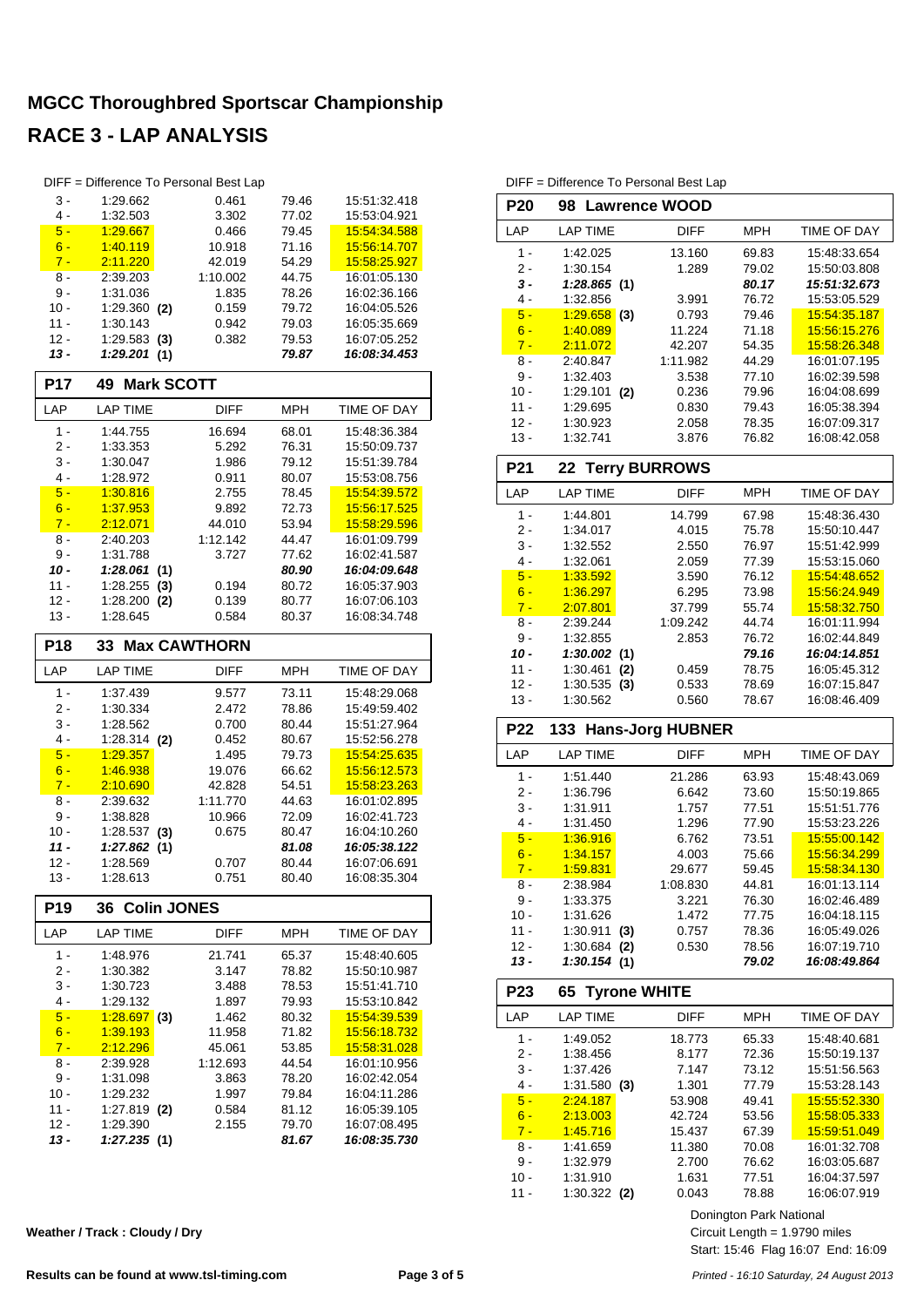| DIFF = Difference To Personal Best Lap |                            |                  |                |                              |  |  |  |  |  |
|----------------------------------------|----------------------------|------------------|----------------|------------------------------|--|--|--|--|--|
| 12 -                                   | 1:30.279(1)                |                  | 78.91          | 16:07:38.198                 |  |  |  |  |  |
| <b>P24</b>                             | 44<br><b>Paul KHOURI</b>   |                  |                |                              |  |  |  |  |  |
| LAP                                    | <b>LAP TIME</b>            | <b>DIFF</b>      | <b>MPH</b>     | TIME OF DAY                  |  |  |  |  |  |
| $1 -$                                  | 1:51.123                   | 20.719           | 64.11          | 15:48:42.752                 |  |  |  |  |  |
| 2 -                                    | 1:38.210                   | 7.806            | 72.54          | 15:50:20.962                 |  |  |  |  |  |
| 3 -                                    | 1:36.599                   | 6.195            | 73.75          | 15:51:57.561                 |  |  |  |  |  |
| $4 -$                                  | 1:34.269                   | 3.865            | 75.57          | 15:53:31.830                 |  |  |  |  |  |
| $5 -$                                  | 2:22.900                   | 52.496           | 49.85          | 15:55:54.730                 |  |  |  |  |  |
| $6 -$                                  | <u>2:11.831</u>            | 41.427           | 54.04          | 15:58:06.561                 |  |  |  |  |  |
| $7 -$                                  | 1:46.506                   | 16.102           | 66.89          | 15:59:53.067                 |  |  |  |  |  |
| 8 -                                    | 1:41.740                   | 11.336           | 70.02          | 16:01:34.807                 |  |  |  |  |  |
| 9 -<br>10 -                            | 1:31.885<br>$1:31.645$ (3) | 1.481<br>1.241   | 77.53<br>77.74 | 16:03:06.692<br>16:04:38.337 |  |  |  |  |  |
| $11 -$                                 | 1:30.404(1)                |                  | 78.80          | 16:06:08.741                 |  |  |  |  |  |
| 12 -                                   | $1:30.574$ (2)             | 0.170            | 78.66          | 16:07:39.315                 |  |  |  |  |  |
| P <sub>25</sub>                        | <b>Ben TOVEY</b><br>30     |                  |                |                              |  |  |  |  |  |
| LAP                                    |                            |                  |                |                              |  |  |  |  |  |
|                                        | <b>LAP TIME</b>            | <b>DIFF</b>      | MPH            | <b>TIME OF DAY</b>           |  |  |  |  |  |
| $1 -$                                  | 1:50.662                   | 19.229           | 64.38          | 15:48:42.291                 |  |  |  |  |  |
| $2 -$                                  | 1:38.935                   | 7.502            | 72.01          | 15:50:21.226                 |  |  |  |  |  |
| 3 -<br>$4 -$                           | 1:37.654<br>1:33.697       | 6.221<br>2.264   | 72.95          | 15:51:58.880<br>15:53:32.577 |  |  |  |  |  |
| $5 -$                                  | 2:22.983                   | 51.550           | 76.03<br>49.82 | 15:55:55.560                 |  |  |  |  |  |
| $6 -$                                  | 2:11.795                   | 40.362           | 54.05          | 15.58:07.355                 |  |  |  |  |  |
| $7 -$                                  | 1:46.555                   | 15.122           | 66.86          | 15:59:53.910                 |  |  |  |  |  |
| 8 -                                    | 1:41.714                   | 10.281           | 70.04          | 16:01:35.624                 |  |  |  |  |  |
| 9 -                                    | $1:32.013$ (3)             | 0.580            | 77.43          | 16:03:07.637                 |  |  |  |  |  |
| 10 -                                   | 1:31.433(1)                |                  | 77.92          | 16:04:39.070                 |  |  |  |  |  |
| 11 -                                   | 1:32.078                   | 0.645            | 77.37          | 16:06:11.148                 |  |  |  |  |  |
| $12 -$                                 | 1:31.748 (2)               | 0.315            | 77.65          | 16:07:42.896                 |  |  |  |  |  |
| P <sub>26</sub>                        | 69<br><b>Rene GRUETER</b>  |                  |                |                              |  |  |  |  |  |
| LAP                                    | <b>LAP TIME</b>            | DIFF             | <b>MPH</b>     | TIME OF DAY                  |  |  |  |  |  |
| $1 -$                                  | 1:50.536                   | 18.487           | 64.45          | 15:48:42.165                 |  |  |  |  |  |
| 2 -                                    | 1:37.399                   | 5.350            | 73.14          | 15:50:19.564                 |  |  |  |  |  |
| 3 -                                    | 1:35.886                   | 3.837            | 74.30          | 15:51:55.450                 |  |  |  |  |  |
| 4 -                                    | 1:32.049(1)                |                  | 77.40          | 15:53:27.499                 |  |  |  |  |  |
| $5 -$                                  | 2:23.358                   | 51.309           | 49.69          | 15.55:50.857                 |  |  |  |  |  |
| $6 -$<br>$7 -$                         | 2:13.316<br>1:45.367       | 41.267<br>13.318 | 53.44<br>67.61 | 15.58:04.173<br>15:59:49.540 |  |  |  |  |  |
| 8 -                                    | 1:41.952                   | 9.903            | 69.88          | 16:01:31.492                 |  |  |  |  |  |
| $9 -$                                  | $1:34.039$ (3)             | 1.990            | 75.76          | 16:03:05.531                 |  |  |  |  |  |
| $10 -$                                 | 1:36.778                   | 4.729            | 73.61          | 16:04:42.309                 |  |  |  |  |  |
| 11 -                                   | 1:34.511                   | 2.462            | 75.38          | 16:06:16.820                 |  |  |  |  |  |
| $12 -$                                 | $1:33.807$ (2)             | 1.758            | 75.95          | 16:07:50.627                 |  |  |  |  |  |
| P27                                    | 24<br><b>Robert LINES</b>  |                  |                |                              |  |  |  |  |  |
| LAP                                    | <b>LAP TIME</b>            | DIFF             | <b>MPH</b>     | TIME OF DAY                  |  |  |  |  |  |
| 1 -                                    | 1:50.179                   | 17.845           | 64.66          | 15:48:41.808                 |  |  |  |  |  |
| 2 -                                    | 1:37.971                   | 5.637            | 72.72          | 15:50:19.779                 |  |  |  |  |  |
| 3 -                                    | 1:37.224                   | 4.890            | 73.28          | 15:51:57.003                 |  |  |  |  |  |
| $4 -$                                  | $1:34.556$ (3)             | 2.222            | 75.34          | 15:53:31.559                 |  |  |  |  |  |
| $5 -$                                  | 2:22.184                   | 49.850           | 50.10          | 15:55:53.743                 |  |  |  |  |  |
| $6 -$                                  | 2:12.058                   | 39.724           | 53.95          | <u>15:58:05.801</u>          |  |  |  |  |  |
| $7 -$                                  | 1:46.522                   | 14.188           | 66.88          | 15:59:52.323                 |  |  |  |  |  |
| 8 -<br>$9-$                            | 1:41.839<br>1:32.334(1)    | 9.505            | 69.95<br>77.16 | 16:01:34.162<br>16:03:06.496 |  |  |  |  |  |
| $10 -$                                 | 1:35.295                   | 2.961            | 74.76          | 16:04:41.791                 |  |  |  |  |  |
| 11 -                                   | $1:33.482$ (2)             | 1.148            | 76.21          | 16:06:15.273                 |  |  |  |  |  |
| 12 -                                   | 1:36.712                   | 4.378            | 73.66          | 16:07:51.985                 |  |  |  |  |  |

**Weather / Track : Cloudy / Dry**

DIFF = Difference To Personal Best Lap

| P <sub>28</sub>  | 32 Alan KYSON             |                |                       |              |  |  |  |  |  |
|------------------|---------------------------|----------------|-----------------------|--------------|--|--|--|--|--|
| LAP              | <b>LAP TIME</b>           | <b>DIFF</b>    | <b>MPH</b>            | TIME OF DAY  |  |  |  |  |  |
| $1 -$            | 1:50.384                  | 15.288         | 64.54                 | 15:48:42.013 |  |  |  |  |  |
| 2 -              | 1:38.934                  | 3.838          | 72.01                 | 15:50:20.947 |  |  |  |  |  |
| 3 -              | 1:38.709                  | 3.613          | 72.17                 | 15:51:59.656 |  |  |  |  |  |
| $4 -$            | 1:36.098                  | 1.002          | 74.13                 | 15:53:35.754 |  |  |  |  |  |
| $5 -$            | 2:20.696                  | 45.600         | 50.63                 | 15:55:56.450 |  |  |  |  |  |
| $6 -$            | 2:12.209                  | 37.113         | 53.88                 | 15:58:08.659 |  |  |  |  |  |
| $7 -$            | 1:48.927                  | 13.831         | 65.40                 | 15:59:57.586 |  |  |  |  |  |
| $8 -$            | 1:39.598                  | 4.502          | 71.53                 | 16:01:37.184 |  |  |  |  |  |
| 9 -              | 1:36.144                  | 1.048          | 74.10                 | 16:03:13.328 |  |  |  |  |  |
| $10 -$           | $1:35.518$ (3)            | 0.422          | 74.58                 | 16:04:48.846 |  |  |  |  |  |
| $11 -$           | 1:35.096<br>(1)           |                | 74.92                 | 16:06:23.942 |  |  |  |  |  |
| $12 -$           | $1:35.442$ (2)            | 0.346          | 74.64<br>16:07:59.384 |              |  |  |  |  |  |
| P <sub>29</sub>  | <b>Martyn CLEWS</b><br>11 |                |                       |              |  |  |  |  |  |
| LAP              | <b>LAP TIME</b>           | <b>DIFF</b>    | <b>MPH</b>            | TIME OF DAY  |  |  |  |  |  |
| 1 -              | 1:54.153                  | 19.559         | 62.41                 | 15:48:45.782 |  |  |  |  |  |
| 2 -              | 1:37.211                  | 2.617          | 73.29                 | 15:50:22.993 |  |  |  |  |  |
| $3 -$            | 1:39.112                  | 4.518          | 71.88                 | 15:52:02.105 |  |  |  |  |  |
| $4 -$            | 1:36.781                  | 2.187          | 73.61                 | 15:53:38.886 |  |  |  |  |  |
| $5 -$            | 2:20.614                  | 46.020         | 50.66                 | 15:55:59.500 |  |  |  |  |  |
| $6 -$            | 2:11.704                  | 37.110         | 54.09                 | 15:58:11.204 |  |  |  |  |  |
| $7 -$            | 1:48.936                  | 14.342         | 65.40                 | 16:00:00.140 |  |  |  |  |  |
| 8 -              | 1:39.638                  | 5.044          | 71.50                 | 16:01:39.778 |  |  |  |  |  |
| 9 -              | 1:35.331<br>(3)           | 0.737          | 74.73                 | 16:03:15.109 |  |  |  |  |  |
| $10 -$           | 1:35.730                  | 1.136          | 74.42                 | 16:04:50.839 |  |  |  |  |  |
| 11 -             | 1:34.594(1)               |                | 75.31                 | 16:06:25.433 |  |  |  |  |  |
| $12 -$           | 1:35.236 (2)              | 0.642          | 74.81                 | 16:08:00.669 |  |  |  |  |  |
|                  |                           |                |                       |              |  |  |  |  |  |
|                  |                           |                |                       |              |  |  |  |  |  |
| <b>P30</b>       | <b>74 Phillip LAMBE</b>   |                |                       |              |  |  |  |  |  |
| LAP              | <b>LAP TIME</b>           | <b>DIFF</b>    | <b>MPH</b>            | TIME OF DAY  |  |  |  |  |  |
| $1 -$            | 1:52.921                  | 17.410         | 63.09                 | 15:48:44.550 |  |  |  |  |  |
| 2 -              | 1:37.862                  | 2.351          | 72.80                 | 15:50:22.412 |  |  |  |  |  |
| $3 -$            | 1:38.446                  | 2.935          | 72.37                 | 15:52:00.858 |  |  |  |  |  |
| $4 -$            | 1:36.476                  | 0.965          | 73.84                 | 15:53:37.334 |  |  |  |  |  |
| $5 -$            | 2:20.117                  | 44.606         | 50.84                 | 15:55:57.451 |  |  |  |  |  |
| $6 -$            | 2:11.969                  | 36.458         | 53.98                 | 15:58:09.420 |  |  |  |  |  |
| $7 -$            | 1:49.217                  | 13.706         | 65.23                 | 15:59:58.637 |  |  |  |  |  |
| 8 -              | 1:39.981                  | 4.470          | 71.25                 | 16:01:38.618 |  |  |  |  |  |
| 9 -              | 1:35.511(1)               |                | 74.59                 | 16:03:14.129 |  |  |  |  |  |
| 10 -             | $1:35.648$ (3)            | 0.137          | 74.48                 | 16:04:49.777 |  |  |  |  |  |
| 11 -             | 1:36.121                  | 0.610          | 74.12                 | 16:06:25.898 |  |  |  |  |  |
| $12 -$           | $1:35.569$ (2)            | 0.058          | 74.54                 | 16:08:01.467 |  |  |  |  |  |
| P31              | 4 Peter HISCOCKS          |                |                       |              |  |  |  |  |  |
| LAP              | <b>LAP TIME</b>           | DIFF           | <b>MPH</b>            | TIME OF DAY  |  |  |  |  |  |
| 1 -              | 1:54.530                  | 19.526         | 62.20                 | 15:48:46.159 |  |  |  |  |  |
| 2 -              | 1:38.926                  | 3.922          | 72.01                 | 15:50:25.085 |  |  |  |  |  |
| 3 -              | 1:37.396                  | 2.392          | 73.15                 | 15:52:02.481 |  |  |  |  |  |
| $4 -$            | $1:35.702$ (3)            | 0.698          | 74.44                 | 15:53:38.183 |  |  |  |  |  |
| $5 -$            | 2:20.201                  | 45.197         | 50.81                 | 15:55:58.384 |  |  |  |  |  |
| $6 -$            | 2:11.668                  | 36.664         | 54.11                 | 15:58:10.052 |  |  |  |  |  |
| $7 -$            | 1:49.111                  | 14.107         | 65.29                 | 15:59:59.163 |  |  |  |  |  |
| 8 -              | 1:40.050                  | 5.046          | 71.21                 | 16:01:39.213 |  |  |  |  |  |
| 9 -              | $1:35.617$ (2)            | 0.613          | 74.51                 | 16:03:14.830 |  |  |  |  |  |
|                  | 1:36.327                  |                | 73.96                 | 16:04:51.157 |  |  |  |  |  |
| $10 -$<br>$11 -$ | 1:35.846                  | 1.323<br>0.842 | 74.33                 | 16:06:27.003 |  |  |  |  |  |

Start: 15:46 Flag 16:07 End: 16:09 Circuit Length = 1.9790 miles Donington Park National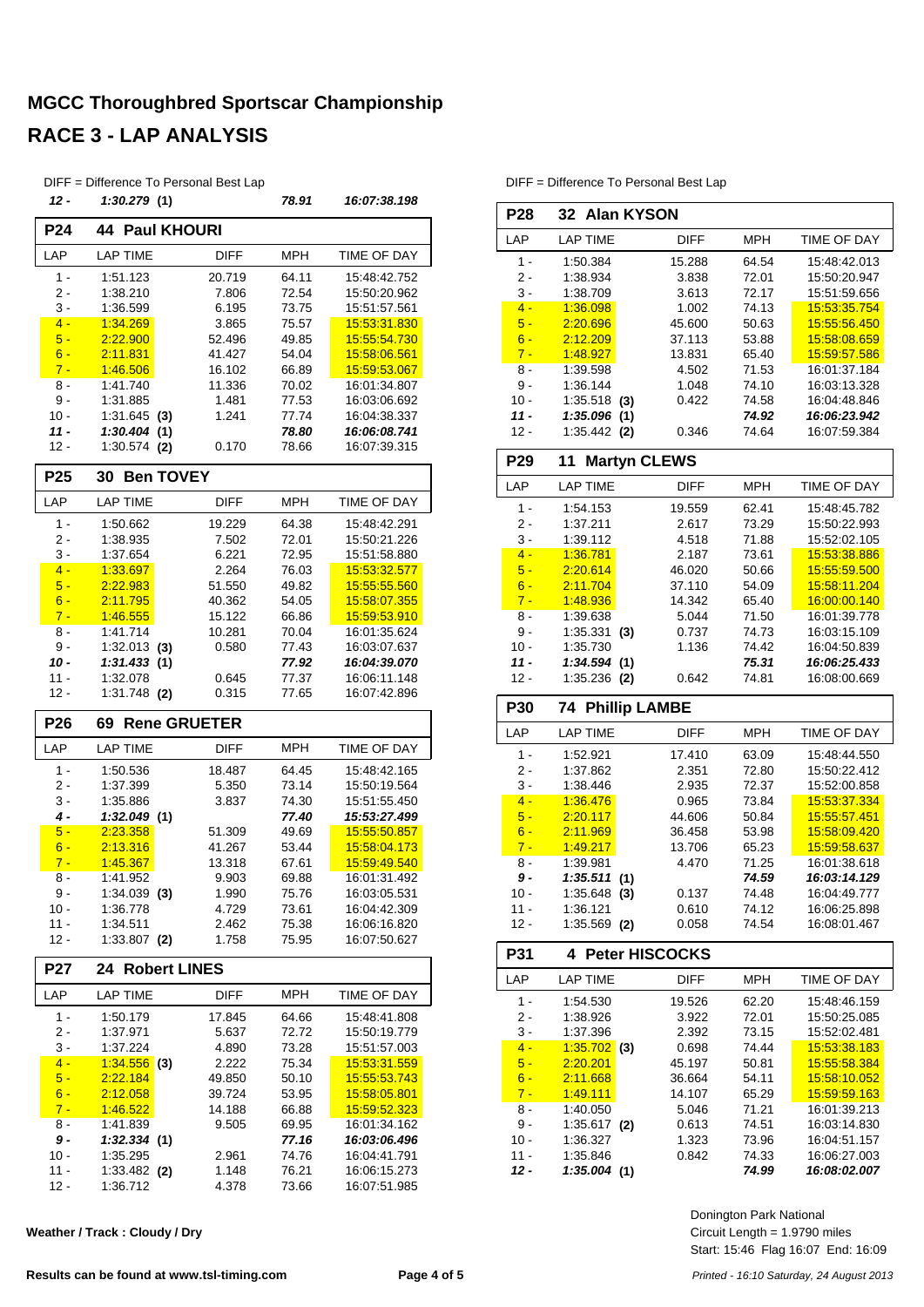DIFF = Difference To Personal Best Lap

|                | பா<br>$=$ Difference TO Fersonial Dest Lap<br><b>Bruce ATKINSON</b><br>P32<br>48 |                          |                |                              |  |  |  |  |  |  |
|----------------|----------------------------------------------------------------------------------|--------------------------|----------------|------------------------------|--|--|--|--|--|--|
|                |                                                                                  |                          |                |                              |  |  |  |  |  |  |
| LAP            | <b>LAP TIME</b>                                                                  | <b>DIFF</b>              | <b>MPH</b>     | <b>TIME OF DAY</b>           |  |  |  |  |  |  |
| $1 -$          | 1:54.627                                                                         | 18.079                   | 62.15          | 15:48:46.256                 |  |  |  |  |  |  |
| 2 -            | 1:38.170                                                                         | 1.622                    | 72.57          | 15:50:24.426                 |  |  |  |  |  |  |
| $3 -$          | 1:39.474                                                                         | 2.926                    | 71.62          | 15:52:03.900                 |  |  |  |  |  |  |
| $4 -$          | 1:36.548<br>(1)                                                                  |                          | 73.79          | 15:53:40.448                 |  |  |  |  |  |  |
| $5 -$          | 2:20.153                                                                         | 43.605                   | 50.83          | 15.56.00.601                 |  |  |  |  |  |  |
| $6 -$          | 2:11.503                                                                         | 34.955                   | 54.17          | 15:58:12.104                 |  |  |  |  |  |  |
| $7 -$<br>8 -   | 2:18.383<br>1:41.969                                                             | 41.835<br>5.421          | 51.48<br>69.87 | 16:00:30.487<br>16:02:12.456 |  |  |  |  |  |  |
| 9 -            | 1:38.050<br>(3)                                                                  | 1.502                    | 72.66          |                              |  |  |  |  |  |  |
| $10 -$         | 1:39.782                                                                         | 3.234                    | 71.40          | 16:03:50.506<br>16:05:30.288 |  |  |  |  |  |  |
| $11 -$         | 1:38.667                                                                         | 2.119                    | 72.20          | 16:07:08.955                 |  |  |  |  |  |  |
| $12 -$         | 1:37.018<br>(2)                                                                  | 0.470                    | 73.43          | 16:08:45.973                 |  |  |  |  |  |  |
| <b>P33</b>     | <b>Ken DEAMER</b><br>81                                                          |                          |                |                              |  |  |  |  |  |  |
| LAP            | <b>LAP TIME</b>                                                                  | <b>DIFF</b>              | <b>MPH</b>     | <b>TIME OF DAY</b>           |  |  |  |  |  |  |
| $1 -$          | 6.35.466                                                                         | 5:08.777                 | 18.01          | 15:53:27.095                 |  |  |  |  |  |  |
| $2 -$          | 2:24.396                                                                         | 57.707                   | 49.34          | 15.55.51.491                 |  |  |  |  |  |  |
| $3 -$          | 2:13.274                                                                         | 46.585                   | 53.45          | 15:58:04.765                 |  |  |  |  |  |  |
| $4 -$          | 1:45.230                                                                         | 18.541                   | 67.70          | 15:59:49.995                 |  |  |  |  |  |  |
| 5 -            | 1:41.373                                                                         | 14.684                   | 70.28          | 16:01:31.368                 |  |  |  |  |  |  |
| 6 -            | 1:28.451                                                                         | 1.762                    | 80.54          | 16:02:59.819                 |  |  |  |  |  |  |
| 7 -            | 1:27.757<br>(3)                                                                  | 1.068                    | 81.18          | 16:04:27.576                 |  |  |  |  |  |  |
| 8 -            | 1:26.714<br>(2)                                                                  | 0.025                    | 82.16          | 16:05:54.290                 |  |  |  |  |  |  |
| 9 -<br>$10 -$  | 1:26.689 (1)<br>1:29.227                                                         | 2.538                    | 82.18<br>79.84 | 16:07:20.979<br>16:08:50.206 |  |  |  |  |  |  |
|                |                                                                                  |                          |                |                              |  |  |  |  |  |  |
| <b>P34</b>     | 79                                                                               | <b>Jonathan UPCHURCH</b> |                |                              |  |  |  |  |  |  |
| LAP            | <b>LAP TIME</b>                                                                  | <b>DIFF</b>              | <b>MPH</b>     | TIME OF DAY                  |  |  |  |  |  |  |
| $1 -$          | 1:39.821                                                                         | 10.535                   | 71.37          | 15:48:31.450                 |  |  |  |  |  |  |
| $2 -$          | 1:29.286(1)                                                                      |                          | 79.79          | 15:50:00.736                 |  |  |  |  |  |  |
| $3 -$          | 8:55.711                                                                         | 7:26.425                 | 13.29          | 15.58.56.447                 |  |  |  |  |  |  |
| 4 -            | 2:17.699                                                                         | 48.413                   | 51.74          | 16:01:14.146                 |  |  |  |  |  |  |
| 5 -            | 1:33.861                                                                         | 4.575                    | 75.90          | 16:02:48.007                 |  |  |  |  |  |  |
| 6 -            | 1:32.223                                                                         | 2.937                    | 77.25          | 16:04:20.230                 |  |  |  |  |  |  |
| 7 -            | 1:31.661                                                                         | 2.375                    | 77.72          | 16:05:51.891                 |  |  |  |  |  |  |
| 8 -            | 1:30.606<br>(3)                                                                  | 1.320                    | 78.63          | 16:07:22.497                 |  |  |  |  |  |  |
| 9 -            | $1:30.423$ (2)                                                                   | 1.137                    | 78.79          | 16:08:52.920                 |  |  |  |  |  |  |
| P35            | <b>Barry HOLMES</b><br>77                                                        |                          |                |                              |  |  |  |  |  |  |
| LAP            | <b>LAP TIME</b>                                                                  | DIFF                     | MPH            | TIME OF DAY                  |  |  |  |  |  |  |
| 1 -            | 1:32.075                                                                         | 5.275                    | 77.37          | 15:48:23.704                 |  |  |  |  |  |  |
| 2 -            | 1:27.115 (2)                                                                     | 0.315                    | 81.78          | 15:49:50.819                 |  |  |  |  |  |  |
| 3 -            | 1:27.299                                                                         | 0.499                    | 81.61          | 15:51:18.118                 |  |  |  |  |  |  |
| 4 -            | 1:26.800<br>(1)                                                                  |                          | 82.08          | 15:52:44.918                 |  |  |  |  |  |  |
| $5 -$<br>$6 -$ | 1:27.220<br>(3)<br>1:54.581                                                      | 0.420<br>27.781          | 81.68<br>62.17 | 15:54:12.138<br>15:56:06.719 |  |  |  |  |  |  |
| $7 -$          | <u>2:10.137</u>                                                                  | 43.337                   | 54.74          | 15:58:16.856                 |  |  |  |  |  |  |
| 8 -            | 2:42.012                                                                         | 1:15.212                 | 43.97          | 16:00:58.868                 |  |  |  |  |  |  |
| P36            | 93                                                                               | <b>Russell McCARTHY</b>  |                |                              |  |  |  |  |  |  |
| LAP            | <b>LAP TIME</b>                                                                  | <b>DIFF</b>              | MPH            | TIME OF DAY                  |  |  |  |  |  |  |
|                |                                                                                  |                          |                |                              |  |  |  |  |  |  |
| $1 -$          | $1:27.405$ (3)                                                                   | 7.405                    | 81.51          | 15:48:19.034                 |  |  |  |  |  |  |
| 2 -            | $1:21.802$ (2)                                                                   | 1.802                    | 87.09          | 15:49:40.836                 |  |  |  |  |  |  |
| $3 -$          | 1:20.000 (1)                                                                     |                          | 89.05          | 15:51:00.836                 |  |  |  |  |  |  |

4 - 1:39.921 19.921 15:52:40.757 **P** 71.30

**Weather / Track : Cloudy / Dry**

Start: 15:46 Flag 16:07 End: 16:09 Circuit Length = 1.9790 miles Donington Park National